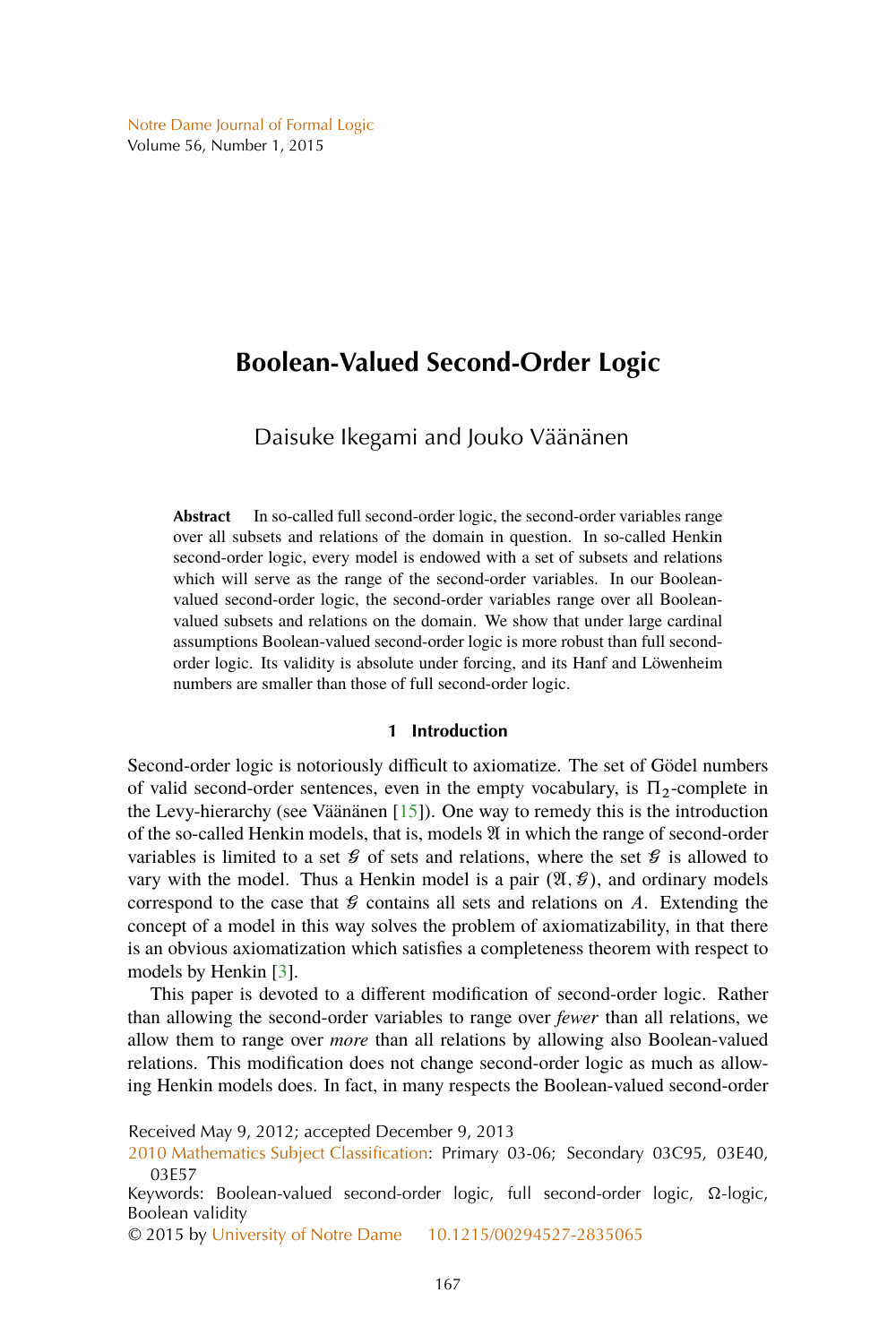<span id="page-1-0"></span>logic is closer to the original second-order logic than to the Henkin second-order logic. We investigate in particular the decision problem, the completeness theorem, forcing absoluteness, the compactness theorem, the Hanf number, and the Löwenheim number.

Boolean-valued models for set theory were developed by Scott and Solovay. We refer to the monograph of Bell [\[2\]](#page-22-0) for an exposition of the Scott–Solovay construction of a Boolean-valued universe of sets. The foreword of Bell's book by Scott contains an account of the history of the invention of Boolean-valued models of set theory. Scott refers, in particular, to the book *The Mathematics of Metamathematics* by Rasiowa and Sikorski [\[9\]](#page-22-0) and asks why Boolean-valued second-order logic was not considered by the researchers whose work is reported in that book. In hindsight, given the success of Boolean-valued logic in set theory, it seems most natural to consider also Boolean-valued second-order logic.

It seems reasonable to think of second-order logic as a fragment of set theory, more or less the " $\Sigma_2$ -fragment" of set theory (see Väänänen [\[15\]](#page-22-0), [\[16\]](#page-22-0)). Thus a lot of Boolean-valued set theory translates into Boolean-valued second-order logic and vice versa. The question arises: What does Boolean-valued second-order logic offer over and above Boolean-valued set theory? The point is that Boolean-valued second-order logic is a *logic* in the same sense that applies to first-order logic, infinitary logic, and logics with generalized quantifiers. Therefore we can use Booleanvalued second-order logic to study a multitude of structures (i.e., groups, fields, partial orders, and so forth, not just set theory). The difference between Boolean-valued second-order logic and Boolean-valued set theory is similar to the difference between second-order logic and set theory (see, e.g., [\[16\]](#page-22-0)).

A recent development in Boolean-valued set theory is the emergence of Woodin's  $\Omega$ -logic (see [\[17\]](#page-22-0)). We use  $\Omega$ -logic as a model for obtaining a proof concept for Boolean-valued second-order logic which would be more reasonable than the semantic consequence relation yet at the same time closer to the semantic consequence relation than the mere comprehension axioms (and the axioms of choice). Our concept of Boolean provability (in second-order logic) is an adaptation of Woodin's concept of  $\Omega$ -provability. Throughout we rely heavily on [\[17\]](#page-22-0) (see also Bagaria, Castells, and Larson [\[1\]](#page-21-0) and Larson [\[5\]](#page-22-0) on  $\Omega$ -logic).

Validity in classical second-order logic is not forcing absolute. This is most blatantly revealed by the well-known fact that the continuum hypothesis can be expressed as the validity of a sentence of second-order logic. That is, there is a second-order sentence  $\theta$  (in the empty language) so that  $\theta$  is valid if and only if the continuum hypothesis holds. Assuming a proper class of Woodin cardinals, as in  $\Omega$ -logic, validity in the Boolean-valued second-order logic is forcing absolute. With the further assumption of the  $\Omega$ -conjecture, we obtain, as in  $\Omega$ -logic, the result that the set of Gödel numbers of valid sentences in Boolean-valued second-order logic is  $\Delta_2$ . Recall that the set of Gödel numbers of valid sentences in 2-valued second-order logic is  $\Pi_2$ -complete, so we have an improvement from  $\Pi_2$  to  $\Delta_2$ .

Once we have defined our own concept of Boolean provability, an adaptation from Woodin's concept of  $\Omega$ -provability, we obtain the second-order version of the  $\Omega$ -conjecture. This version implies Woodin's  $\Omega$ -conjecture, but we do not know whether they are equivalent. In fact we do not even know if our version of the  $\Omega$ -conjecture is consistent.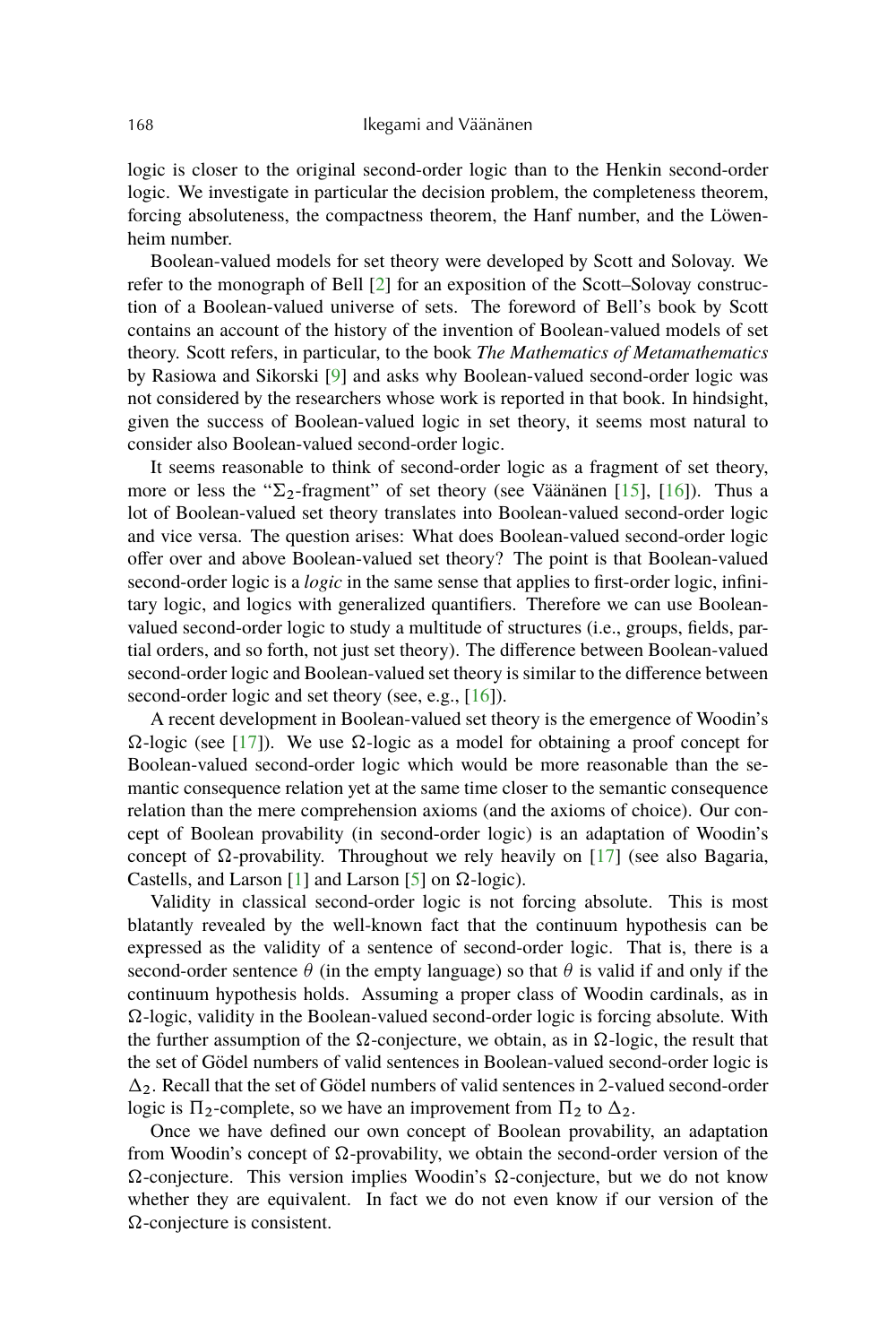<span id="page-2-0"></span>To further estimate the relationship between our Boolean-valued second-order logic and the original 2-valued second-order logic, we investigate three invariants of logics:

- The compactness number (i.e., the least  $\kappa$  so that any theory in the logic, all subsets of size less than  $\kappa$  of which have a model, has a model).
- The Hanf number (i.e., the least  $\kappa$  so that any sentence in the logic which has a model of cardinality at least  $\kappa$  has arbitrarily large models).
- The Löwenheim number (i.e., the least  $\kappa$  so that any sentence in the logic which has a model, has a model of cardinality at most  $\kappa$ ).

In the case of first-order logic these invariants are all  $\omega$ , and the same is true of the Henkin second-order logic. For the original 2-valued second-order logic these numbers are quite large (see Magidor [\[6\]](#page-22-0)). The Hanf number is the supremum of all  $\Sigma_2$ -definable ordinals, and the Löwenheim number is the supremum of all  $\Pi_2$ -definable ordinals (see Väänänen [\[14\]](#page-22-0)). We show that if certain large cardinals exist, then these invariants are smaller for the Boolean-valued second-order logic than what they are for the 2-valued second-order logic. In particular, we show the following.

- Assuming a proper class of Woodin cardinals, a strong form of the  $\Omega$ conjecture, and the existence of supercompact cardinals, the first supercompact cardinal is above the compactness number of Boolean-valued secondorder logic and below the compactness number of 2-valued second-order logic.
- Assuming a proper class of Woodin cardinals, a strong form of the  $\Omega$ conjecture, and the existence of supercompact cardinals, the first supercompact cardinal is above the Hanf number of Boolean-valued second-order logic and below the Hanf number of 2-valued second-order logic.
- Assume that the theory ZFC + "There is a proper class of Woodin cardinals." Then there is a model of set theory with a proper class of Woodin cardinals such that the first Woodin cardinal is above the Löwenheim number of Boolean-valued second-order logic and below the Löwenheim number of 2-valued second-order logic.

# **2 Boolean-Valued Second-Order Logic, Semantics, and Boolean Validity**

**Definition 2.1 (Boolean-valued structures)** Let  $\mathcal{L} = \{R_1, \ldots, R_n\}$  be a relational language. A *Boolean-valued L-structure* consists of  $M = (A, \mathbb{B}, \{R_i^M\}_{1 \leq i \leq n})$ , where

- (1) A is a nonempty set,
- (2) B is a complete Boolean algebra, and
- (3) for each  $1 \le i \le n$ , if  $R_i$  is an *m*-ary relation symbol, then  $R_i^M$  is a function from  $A^m$  to  $\mathbb{B}$ .

When  $\mathbb{B} = \{0, 1\}$ , a Boolean-valued *L*-structure can be seen as a first-order L-structure by identifying  $R_i^M$  with the characteristic function of an *m*-ary predicate.

We now interpret second-order sentences by Boolean-valued structures in the following way.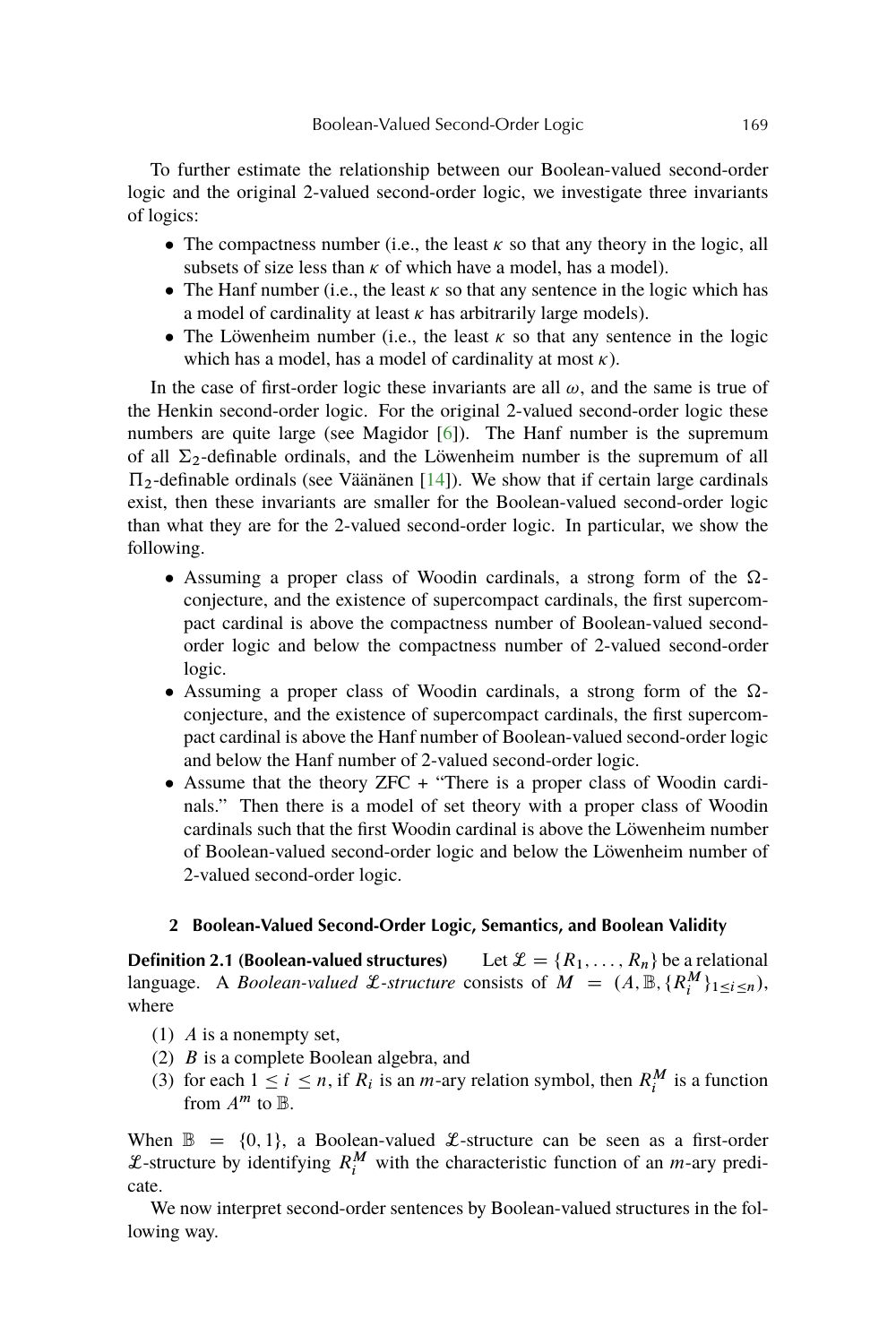<span id="page-3-0"></span>**Definition 2.2** Let *L* be as above, and let  $M = (A, \mathbb{B}, \{R_i^M\}_{1 \leq i \leq n})$  be a Boolean-valued *L*-structure. For each second-order *L*-formula  $\varphi$ ,  $\vec{a} \in \overline{A}^{<\omega}$ , and  $\vec{f} \in (\mathbb{B}^A)^{<\omega}$ , we assign  $\|\varphi[\vec{a}, \vec{f}]\|^M$  by induction on the complexity of  $\varphi$  in the following way:

- (1)  $\varphi$  is  $x = y$ , where x, y are first-order variables; then  $||x = y[a, b]]^M$  is 1 if  $a = b$  and 0 otherwise.
- (2)  $\varphi$  is  $R_i(x)$ , where x is a first-order variable; then  $\|R_i(x)[a]\|^M = R_i^M(a)$ .
- (2)  $\varphi$  is  $K_l(x)$ , where X is a first-order variable, then  $\|K_l(x)\mu\|$  =  $K_l$  (*a*).<br>(3)  $\varphi$  is  $X(x)$ , where X is a second-order variable and x is a first-order variable; then  $||X(x)|a, f||^{M} = f(a)$ .
- (4)  $\varphi$  is  $\neg \psi$ ; then  $\|\varphi[\vec{a}, \vec{f}] \|^{M} = 1 \| \psi[\vec{a}, \vec{f}] \|^{M}$ .
- (5)  $\varphi$  is  $\psi_1 \wedge \psi_2$ ; then  $\|\varphi\{\vec{a}, \vec{f}\}\|^M = \|\psi_1[\vec{a}, \vec{f}]\|^M \wedge \|\psi_2[\vec{a}, \vec{f}]\|^M$ .
- (6)  $\varphi$  is  $(\exists x)$   $\psi$ , where x is a first-order variable; then

$$
\|\varphi[\vec{a}, \vec{f}] \|^{M} = \bigvee_{b \in A} \|\psi[b, \vec{a}, \vec{f}]\|^{M}.
$$

(7)  $\varphi$  is  $(\exists X) \psi$ , where X is a second-order variable; then

$$
\|\varphi[\vec{a}, \vec{f}] \|^{M} = \bigvee_{g:A \to \mathbb{B}} \|\psi[\vec{a}, g, \vec{f}] \|^{M}.
$$

Note that interpreting second-order formulas via Boolean-valued structures is the same as doing it via full second-order structures in set-generic extensions.

**Definition 2.3** Let *L* be as above, and let  $M = (A, \mathbb{B}, \{R_i^M\}_{1 \le i \le n})$  be a Booleanvalued  $\mathcal{L}$ -structure. Let G be a  $\mathbb{B}$ -generic filter over V. Then we define the full second-order  $\mathcal{L}$ -structure  $M[G]$  in  $V[G]$  as follows:

- the first-order part of  $M[G]$  is A,
- the second-order part of  $M[G]$  is  $\bigcup_{n \in \omega} \mathcal{P}(A^n)^{V[G]}$ , and
- the interpretation of  $R_i$  is

$$
R_i^{M[G]} = \left\{ \vec{x} \in A^{m_i} \middle| R_i^M(\vec{x}) \in G \right\},\
$$

where  $m_i$  is the arity of  $R_i$ .

**Lemma 2.4** *Let*  $\mathcal{L}$  *be as above, and let*  $M = (A, \mathbb{B}, \{R_i^M\}_{1 \leq i \leq n})$  *be a Booleanvalued* L*-structure. Let* G *be a* B*-generic filter over* V *. Then for each second-order L*-formula,  $\vec{a} \in A^{<\omega}$ , and  $\vec{f} \in (\mathbb{B}^{\tilde{A}})^{<\omega}$ , we have

$$
\|\varphi[\vec{a}, \vec{f}] \|^{M} \in G \iff M[G] \vDash \varphi[\vec{a}, \vec{f}^{G}],
$$

where  $\vec{f}^G = \{f_1^G, \ldots, f_n^G\}$  and for each i with  $1 \leq i \leq n$ ,

$$
f_i^G = \{ x \in A \mid f_i(x) \in G \}.
$$

**Proof** We show the statement by induction on the complexity of  $\varphi$ . Case 1:  $\varphi$  is  $x = y$ , where x, y are first-order variables. Then

$$
\|\varphi[a,b]\|^M \in G \iff a = b
$$
  

$$
\iff M[G] \vDash \varphi[a,b].
$$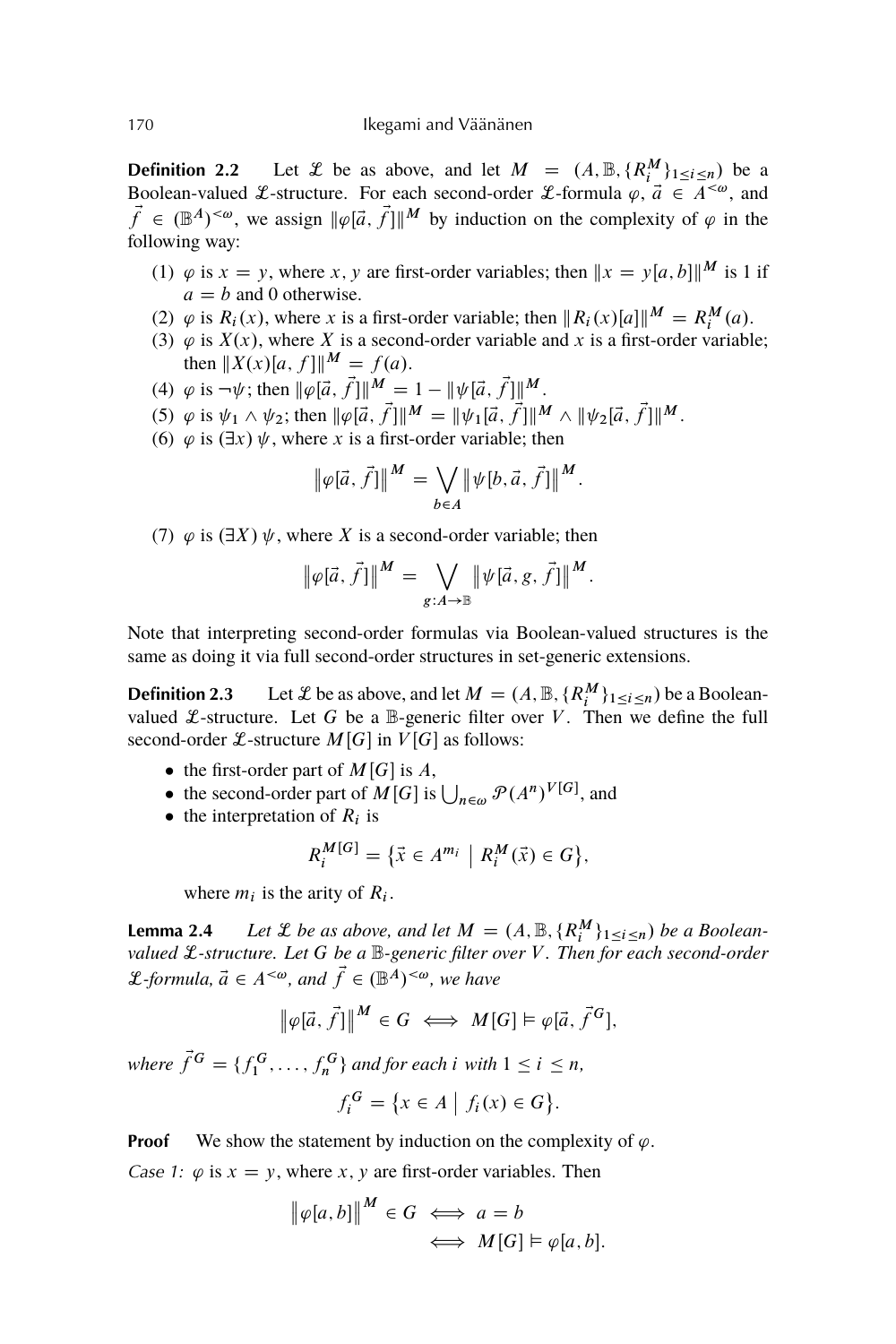<span id="page-4-0"></span>Case 2:  $\varphi$  is  $R_i(x)$ , where x is a first-order variable. Then

$$
\|\varphi[a]\|^{M} \in G \iff R_i^M(a) \in G
$$

$$
\iff a \in R_i^{M[G]}
$$

$$
\iff M[G] \models \varphi[a].
$$

Case 3:  $\varphi$  is  $X(x)$ , where X is a second-order variable and x is a first-order variable. Then

$$
\|\varphi[a, f]\|^{M} \in G \iff f(a) \in G
$$
  

$$
\iff M[G] \models \varphi[a, f^{G}].
$$

Case 4:  $\varphi$  is  $\neg \psi$ . Then

$$
\begin{aligned} \left\| \varphi[\vec{a}, \vec{f}] \right\|^{M} &\in G \iff \left\| \psi[\vec{a}, \vec{f}] \right\|^{M} \notin G \\ &\iff M[G] \nvDash \psi[\vec{a}, \vec{f}^{G}] \\ &\iff M[G] \vDash \varphi[\vec{a}, \vec{f}^{G}]. \end{aligned}
$$

Case 5:  $\varphi$  is  $\psi_1 \wedge \psi_2$ . Then

$$
\|\varphi[\vec{a}, \vec{f}]\|^{M} \in G \iff \|\psi_1[\vec{a}, \vec{f}]\|^{M} \in G \& \|\psi_2[\vec{a}, \vec{f}]\|^{M} \in G
$$
  

$$
\iff M[G] \models \psi_1[\vec{a}, \vec{f}^G] \& M[G] \models \psi_2[\vec{a}, \vec{f}^G]
$$
  

$$
\iff M[G] \models \varphi[\vec{a}, \vec{f}^G].
$$

Case 6:  $\varphi$  is  $(\exists x)\psi$ , where x is a first-order variable. Then

$$
\|\varphi[\vec{a}, \vec{f}]\|^{M} \in G \iff \bigvee_{b \in A} \|\psi[b, \vec{a}, \vec{f}]\|^{M} \in G
$$
  

$$
\iff (\exists b \in A) \|\psi[b, \vec{a}, \vec{f}]\|^{M} \in G
$$
  

$$
\iff (\exists b \in A) M[G] \models \psi[b, \vec{a}, \vec{f}^{G}]
$$
  

$$
\iff M[G] \models \varphi[\vec{a}, \vec{f}^{G}].
$$

Case 7:  $\varphi$  is  $(\exists X)$   $\psi$ , where X is a second-order variable. Then

$$
\|\varphi[\vec{a}, \vec{f}]\|^{M} \in G \iff \bigvee_{g:A \to \mathbb{B}} \|\psi[\vec{a}, g, \vec{f}]\|^{M} \in G
$$
  

$$
\iff (\exists g:A \to \mathbb{B}) \|\psi[\vec{a}, g, \vec{f}]\|^{M} \in G
$$
  

$$
\iff (\exists g:A \to \mathbb{B}) M[G] \models \psi[\vec{a}, g^{G}, \vec{f}^{G}]
$$
  

$$
\iff M[G] \models \varphi[\vec{a}, \vec{f}^{G}].
$$

This completes the proof of the lemma.

We now define one of the most important notions in this paper, the so-called Boolean validity.

**Definition 2.5 (Boolean validity)** Let  $\mathcal{L}$  be as above. Then a second-order L-sentence is *Boolean-valid* if  $\|\varphi\|^M = 1$  for any Boolean-valued L-structure M.

Using Lemma [2.4,](#page-3-0) one can prove the following useful lemma.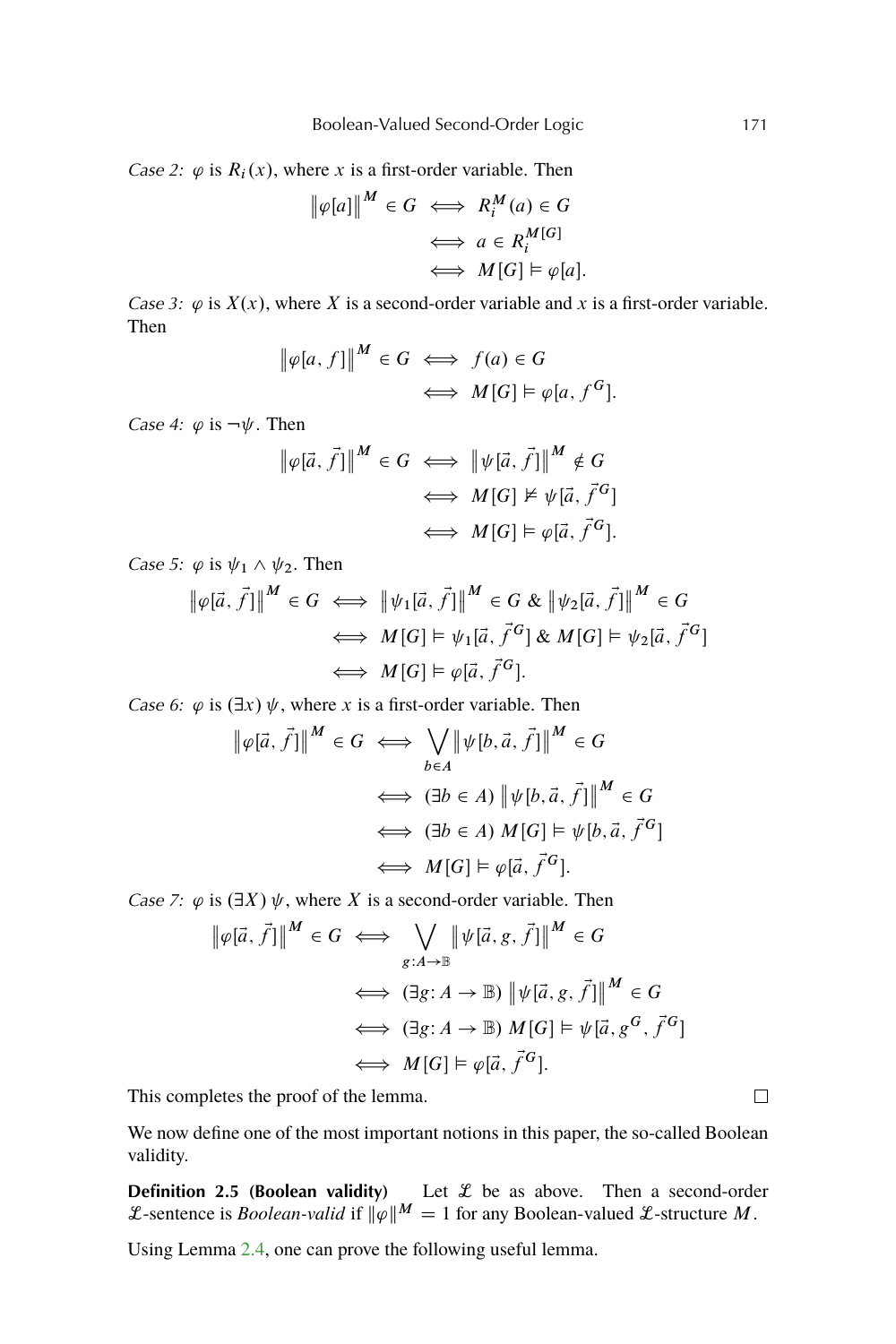<span id="page-5-0"></span>**Lemma 2.6** *Let*  $\mathcal L$  *be as above. A second-order*  $\mathcal L$ -sentence  $\varphi$  *is Boolean-valid if and only if*  $\varphi$  *is true in any full second-order L*-structure *in any set-generic extension*  $of V$ .

**Proof** By Lemma [2.4,](#page-3-0) the direction from right to left is obvious.

For the direction from left to right, let  $\mathbb B$  be a complete Boolean algebra in V, let G be a B-generic filter over V, and let  $N = (A, \bigcup_{n \in \omega} \mathcal{P}(A^n)^{V[G]}, \{R_i^N\}_{1 \le i \le n})$  be any full second-order *L*-structure in  $V[G]$ . We show that  $\varphi$  is true in N.

First, note that we may assume that A is an ordinal  $\gamma$ . For each i with  $1 \le i \le n$ , let  $m_i$  be the natural number such that  $R_i$  is an  $m_i$ -ary relation symbol, and let  $R_i^N$  be a B-name for  $R_i^N$ . Let  $M = (\gamma, \mathbb{B}, \{R_i^M\}_{1 \leq i \leq n})$  be the Boolean-valued *L*-structure, where, for each  $\vec{x} \in \gamma^{m_i}$ ,

 $R_i^M(\vec{x}) =$  the Boolean value of " $\vec{\dot{x}} \in \dot{R_i^N}$ " in B.

Then it is easy to show that  $M[G] = N$ . Hence by Lemma [2.4,](#page-3-0)

$$
N \vDash \varphi \iff \|\varphi\|^M \in G.
$$

Since  $\varphi$  is Boolean-valid,  $\|\varphi\|^M = 1$  and hence  $N \vDash \varphi$ , as desired.

From the last lemma, it is easy to see that the set of Boolean-valid  $\mathcal{L}$ -sentences can be seen as a set of natural numbers  $\Pi_2$ -definable in ZFC and therefore, one can reduce this set of natural numbers to the set of Boolean-valid  $\mathcal{L}$ -sentences of full second-order logic recursively. We will discuss the possibility that the set of Boolean-valid £-sentences can also be seen as a  $\Delta_2$  set of natural numbers in ZFC later in this article. Also, we will show that Boolean validity is invariant under setforcing extensions assuming a proper class of Woodin cardinals, while the validity of full second-order logic is fragile to set-forcing extensions. For example, one can characterize the set of natural numbers  $(N, <)$  and the real line  $(\mathbb{R}, <)$  (up to isomorphism) with a sentence in full second-order logic, and, using this, one can find a sentence in second-order logic whose validity in full second-order logic is equivalent to the continuum hypothesis, which is not invariant under set-forcing extensions.

We end this section by proving the forcing absoluteness of Boolean validity.

**Theorem 2.7** *Assume a proper class of Woodin cardinals. Then for any secondorder sentence*  $\varphi$  *and any partial order*  $\mathbb{P}$ *,*  $\varphi$  *is Boolean-valid if and only if*  $\varphi$  *is Boolean-valid in* V P *.*

**Proof** The statement follows from Theorem [4.2](#page-7-0) in Section [4](#page-7-0) and Theorem [5.1](#page-7-0) in Section [5.](#page-7-0) Nevertheless, we will give a direct proof using the stationary tower-forcing  $\mathbb{P}_{< \delta}$ .

Let  $\varphi$  be any second-order sentence, and let  $\mathbb P$  be any partial order. We first show that if  $\varphi$  is Boolean-valid, then so is it also in  $V^{\mathbb{P}}$ . By Lemma [2.6,](#page-4-0) it suffices to show that  $\varphi$  is true in any full second-order structure in any set-generic extension of  $V^{\mathbb{P}}$ . However, by Lemma [2.6](#page-4-0) again,  $\varphi$  is true in any full second-order structure in any set-generic extension of  $V$ , and therefore so is it also in every generic extension of  $V^{\mathbb{P}}.$ 

We finish the proof by showing that if  $\varphi$  is Boolean-valid in  $V^{\mathbb{P}}$ , then so is it also in V. We will show the contrapositive; namely, if  $\varphi$  is not Boolean-valid in V, then it is not Boolean-valid in  $V^{\mathbb{P}}$  either.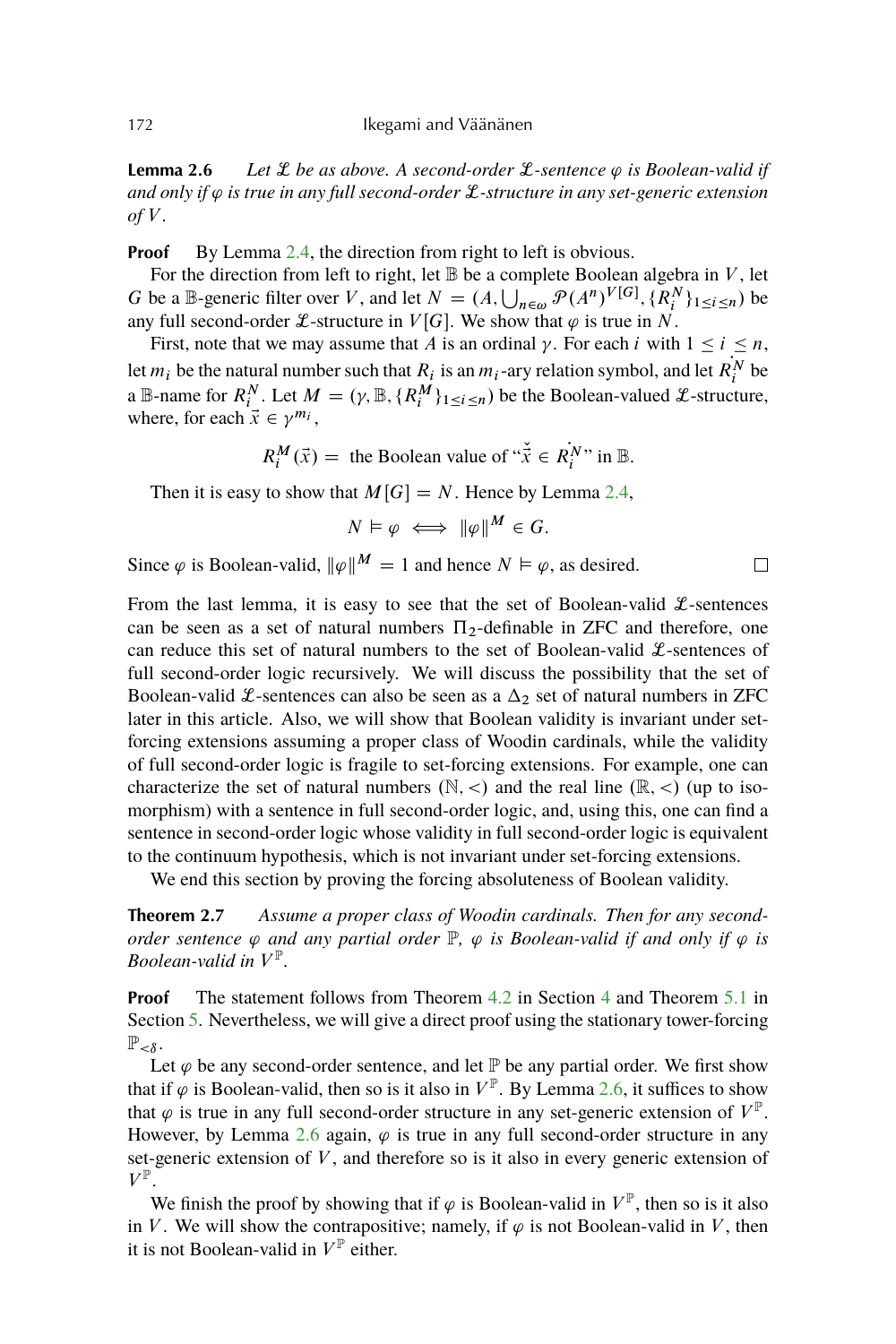<span id="page-6-0"></span>Assume that  $\varphi$  is not Boolean-valid in V. Then by Lemma [2.6,](#page-4-0) letting  $\psi$  be the negation of  $\varphi$ ,  $\psi$  is true in some full second-order structure  $N_0$  in some generic extension  $V^{\hat{Q}}$ . By Lemma [2.6](#page-4-0) again, it is enough to show that  $\psi$  is true in some full second-order structure in some generic extension of  $V^{\mathbb{P}}$ .

Let  $\delta$  be a large-enough Woodin cardinal so that  $\mathbb{P}, \mathbb{Q}, N_0 \in V_{\delta}$ , where  $N_0$  is a Q-name for  $N_0$ . Let G be  $\mathbb{P}_{< \delta}$ -generic over V such that  $\mathcal{P}_{\omega_1}(\mathcal{P}(\mathbb{P})) \in G$ , and let  $j: V \to M$  be the induced embedding from G with  $M^{<\delta} \cap V[G] \subseteq M$ . Then in  $V[G]$ , one can find a P-generic over V and hence  $V[G]$  can be seen as a generic extension of  $V^{\mathbb{P}}$ .

By elementarity of j,  $\psi$  is true in the full second-order structure  $j(\dot{N}_0)$  in  $M^{j(\mathbb{Q})}$ . Since  $\delta$  is sufficiently large and  $M^{<\delta} \cap V[G] \subseteq M$ , one can assume that  $\psi$  is true in some full second-order structure in  $V[G]^{j(\mathbb{Q})}$ . Then since  $V[G]$  is a generic extension of  $V^{\mathbb{P}}, \psi$  is true in some full second-order structure in some generic extension of  $V^{\mathbb{P}}$ as well, as desired.  $\Box$ 

#### **3 Henkin Models**

We now introduce important structures when discussing second-order logic.

**Definition 3.1 (Henkin models)** Let  $\mathcal{L} = \{R_1, \ldots, R_n\}$  be a relational language. A second-order *L*-structure  $M = (A, \mathcal{G}, \{R_i^M\}_{1 \leq i \leq n})$  is a *Henkin model* if it satisfies the comprehension axiom for each second-order  $\mathcal{L}$ -formula; that is, for each second-order  $\mathcal{L}$ -formula  $\varphi$ ,  $\vec{a} \in A^{<\omega}$ , and  $\vec{f} \in \mathcal{G}^{<\omega}$ ,

$$
\left\{ \vec{x} \in A^{<\omega} \ \middle| \ M \vDash \varphi(\vec{x}, \vec{a}, \vec{f}) \right\} \in \mathcal{G}.
$$

**Example 3.2** Let  $\mathcal{L}$  be as above. Then a second-order  $\mathcal{L}$ -structure  $M = (A,$  $\bigcup_{n \in \omega} \mathcal{P}(A^n), \{R_i^M\}_{1 \leq i \leq n}$  is a Henkin model and is called a *full second-order* L*-structure*.

The semantics of second-order logic via Henkin models (Henkin semantics) gives us similar logical properties of second-order logic to first-order logic, as in this example.

**Theorem 3.3 (Henkin)** *Second-order logic via Henkin semantics is sound and complete to a standard proof system of second-order logic. In particular, the set of* all second-order sentences valid via Henkin semantics is  $\Sigma^0_1$ .

On the other hand, the semantics of second-order logic via full second-order structures (full semantics) does not enjoy completeness or compactness; in fact, one can express infinity of a set and well-foundedness of a partial order by second-order sentences via full semantics. Also the validity of second-order logic via full semantics is highly complex.

**Theorem 3.4 (Väänänen)** *Let* L *be an arbitrary relational language. Then the set of all second-order valid*  $\mathcal{L}$ *-sentences via full semantics is*  $\Pi_2$ -complete in the *language of set theory.*

**Proof** See [\[15,](#page-22-0) Theorem 1].

The Boolean-valued second-order logic is a second-order logic sitting between the two semantics we discussed above. While it is quite powerful (e.g., one can express well-foundedness as well as the theory of Gödel's constructible universe L and some canonical inner models such as  $L^{\mu}$ ), it may enjoy completeness in some sense.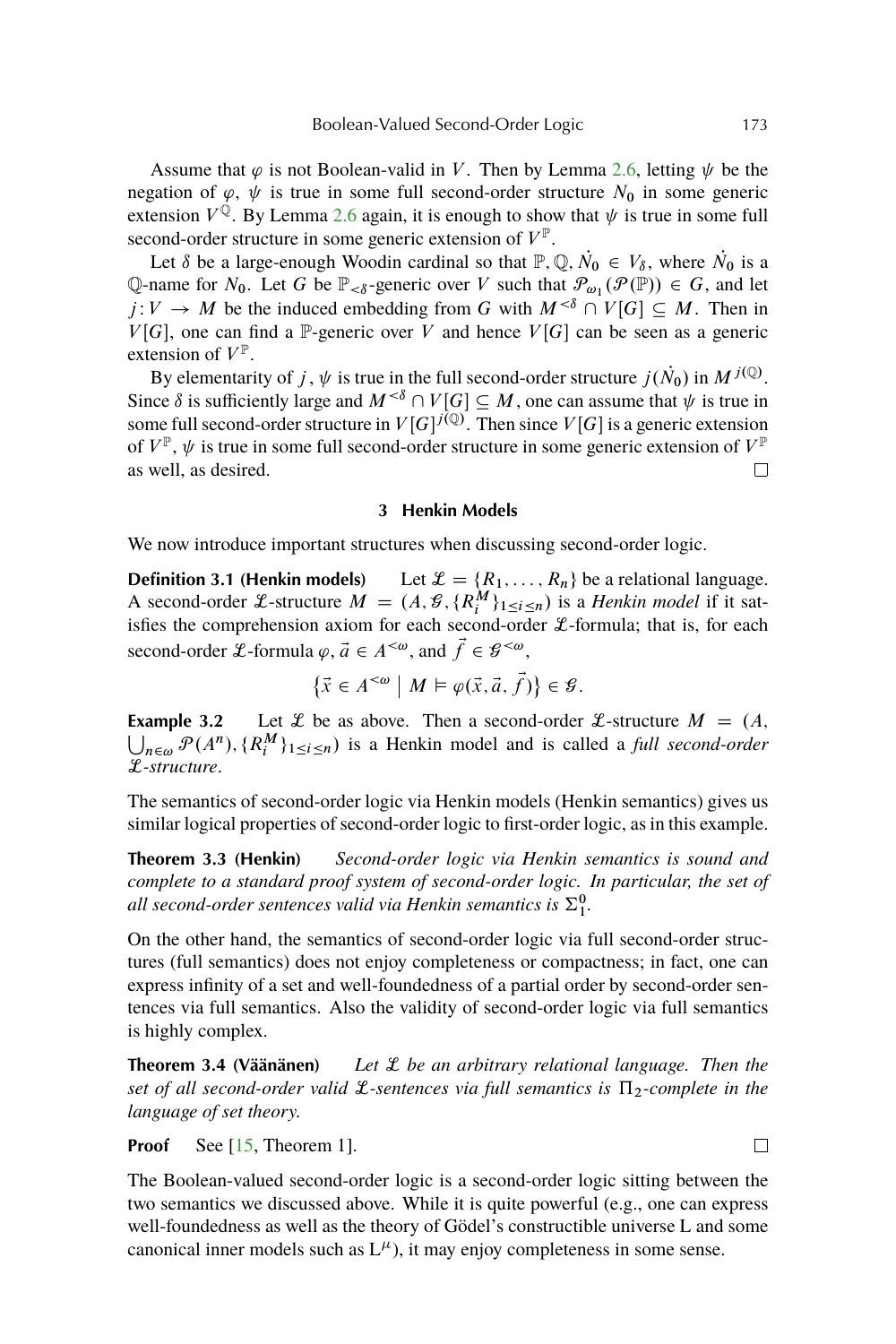#### **4**  $\Omega$ -Logic and  $\Omega$ -Validity

<span id="page-7-0"></span>We now introduce  $\Omega$ -logic, especially  $\Omega$ -validity.  $\Omega$ -logic is a logic of *forcing absoluteness*, invented by Hugh Woodin after his invaluable investigation on the connection between forcing absoluteness and large cardinals. *Forcing absoluteness* discusses preservation of the truth of statements between a ground model and its set-forcing extensions; for example, by Shoenfield's absoluteness lemma, any  $\Pi_2^1$ -sentence is forcing-absolute.

**Definition 4.1 (** $\Omega$ **-validity)** A  $\Pi_2$ -sentence  $\varphi$  in set theory is  $\Omega$ -valid if it is true in  $V$  and in any set-forcing extension of  $V<sup>1</sup>$  $V<sup>1</sup>$  $V<sup>1</sup>$ .

As we mentioned, by Shoenfield's absoluteness lemma, any  $\Pi_2^1$ -sentence true in V is  $\Omega$ -valid. If  $V = L$ , the  $\Pi_3^1$ -sentence "Every real is constructible" is true, but not  $\Omega$ -valid, while large cardinals give us more sentences that are  $\Omega$ -valid. For example, if there is a proper class of Woodin cardinals, then for every sentence  $\varphi$  true in  $L(\mathbb{R})$ , the sentence "L( $\mathbb{R}$ )  $\models \varphi$ " is  $\Omega$ -valid (see Larson [\[4,](#page-22-0) Corollary 3.1.16]). Furthermore, if there is a proper class of cardinals which are Woodin and measurable, then for any  $\Sigma_1^2$ -sentence  $\varphi$  true in some set-generic extension, the sentence "CH  $\to \varphi$ " is  $\Omega$ -valid (see [\[4,](#page-22-0) Theorem 3.2.1]).

It is easy to see that the set of all  $\Omega$ -valid  $\Pi_2$ -sentences is  $\Pi_2$  in ZFC. The important point is that  $\Omega$ -validity is invariant under set-forcing extensions assuming a proper class of Woodin cardinals.

**Theorem 4.2 (Woodin)** *Assume a proper class of Woodin cardinals. Then for* any  $\Pi_2$ -sentence  $\varphi$  and a set partial order  $\mathbb{P}$ ,  $V \models \varphi$  is  $\Omega$ -valid" if and only if  $V^{\mathbb{P}} \models \mathbb{I}_{\varphi}$  is  $\Omega$ -valid."

**Proof** See, for example, [\[5,](#page-22-0) Theorem 2.2].

#### **5** Boolean Validity and  $\Omega$ -Validity

 $\Box$ 

We now prove one of our main results.

**Theorem 5.1** Let  $\mathcal{L}$  be a relational language containing a binary relation sym*bol* R*.*

*(1) There is a recursive translation from second-order*  $\mathcal{L}$ -sentences  $\varphi$  to  $\Pi_2$ -sentences  $\psi_{\varphi}$  in set theory such that

 $\varphi$  is Boolean-valid  $\iff \psi_{\varphi}$  is  $\Omega$ -valid.

(2) There is a recursive translation from  $\Pi_2$ -sentences  $\psi$  in set theory to second*order*  $\mathcal{L}$ *-sentences*  $\varphi_{\psi}$  *such that* 

 $\psi$  *is*  $\Omega$ -valid  $\iff \varphi_{\psi}$  *is Boolean-valid.* 

*In particular, the complexity of Boolean validity is the same as the one of -validity.*

**Proof** We show the first item of the theorem. Given a second-order  $\mathcal{L}$ -sentence  $\varphi$ , we define the  $\Pi_2$ -sentence  $\psi_{\varphi}$  in set theory stating that

" $\varphi$  is true in any full second-order  $\mathcal{L}$ -structure."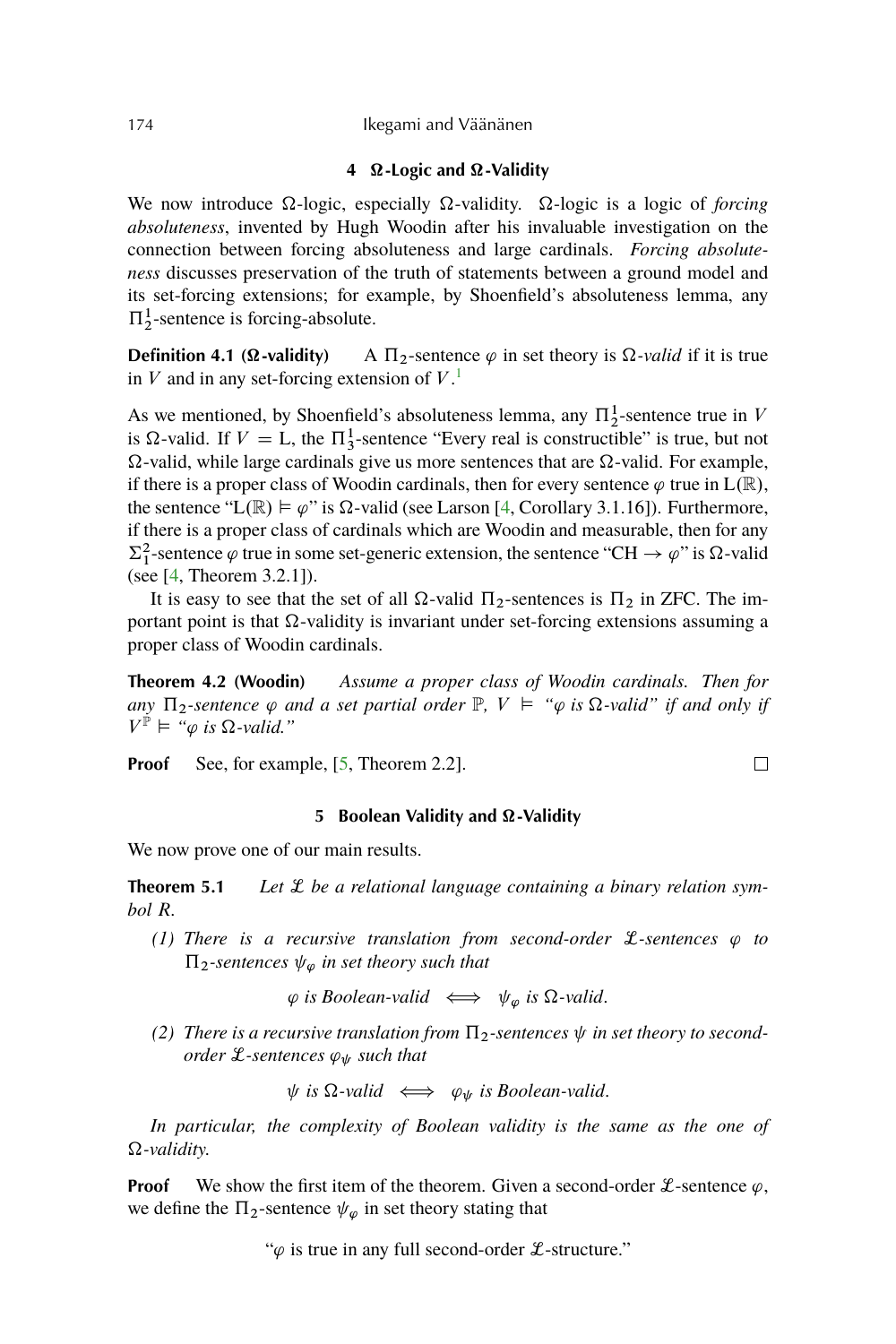We verify the desired equivalence. By Lemma [2.6,](#page-4-0)  $\varphi$  is Boolean-valid if and only if it is true in any full second-order  $L$ -structure in any set-generic extension, that is equivalent to that  $\psi_{\omega}$  is  $\Omega$ -valid, as desired.

Next, we show the second item of the theorem. Given a  $\Pi_2$ -sentence  $\psi$  in set theory, we define the second-order L-sentence  $\varphi_{\psi}$  stating that

"If A with the relation R is well-founded, extensional, and is isomorphic to  $(V_\lambda, \in)$ for some strong limit cardinal  $\lambda$ , then  $(A, R) \models \psi$ ,"

where  $A$  is the first-order part of the given structure  $M$ , and we identify the above  $R$ with the interpretation of the binary relation symbol  $R$  contained in  $\mathcal{L}$ . Note that the well-foundedness and the extensionality of a structure  $(A, R)$  can be easily expressed by a second-order *L*-formula. One can also express the statement that " $(A, R)$  is isomorphic to  $(V_{\lambda}, \in)$  for some strong limit cardinal  $\lambda$ " via a second-order L-formula by describing a "V-hierarchy" function from the set of "ordinals" in  $(A, R)$  and the intended " $V_{\alpha}$ " as their images using second-order quantifiers.

We verify the desired equivalence. By Lemma [2.6,](#page-4-0)  $\varphi_{\psi}$  is Boolean-valid if and only if it is true in any full second-order  $\mathcal{L}$ -structure in any set-generic extension, which is equivalent to  $V_{\lambda} \models \psi$  for all strong limit cardinals  $\lambda$  in any set-generic extension because we focus on *true power sets* in full second-order L-structures in generic extensions. Hence the Boolean validity of  $\psi_{\varphi}$  is equivalent to the  $\Omega$ -validity of  $V_{\lambda} \models \psi$  for all strong limit cardinals  $\lambda$ , which is equivalent to the  $\Omega$ -validity of  $\psi$  itself because any  $\Sigma_1$ -formula is absolute between  $V_\lambda$  for strong limit cardinals  $\lambda$ and  $V$ , as desired.

This completes the proof of our theorem.

The application of the above theorem is discussed in the next section concerning the complexity of Boolean validity and its comparison with that of full second-order logic.

Let us note that Theorem [2.7](#page-5-0) would follow from Theorem [4.2](#page-7-0) and Theorem [5.1,](#page-7-0) but we have proved Theorem [2.7](#page-5-0) directly to illustrate the method.

# **6 -Logic, -Provability, and -Conjecture**

We now go back to  $\Omega$ -logic and discuss  $\Omega$ -provability and the  $\Omega$ -conjecture, which were introduced by Hugh Woodin. Considering these notions will help us understand the complexity of Boolean validity.

As mentioned in Section [4,](#page-7-0) many statements in set theory are  $\Omega$ -valid, and the more large cardinals we have in  $V$ , the more statements are  $\Omega$ -valid. What is behind these phenomena is the notion of *universally Baire sets of reals*, tying large cardinals with forcing absoluteness, as in the following.

#### **Definition 6.1**

- (1) Let  $X$  be a topological space, and let  $A$  be a subset of  $X$ .
	- The set *A* is *nowhere dense in X* if it is disjoint from a dense open subset of  $X$ .
	- The set *A* is *meager in X* if it is a countable union of nowhere-dense sets in  $X$ .
	- The set A has the *Baire property* if there is an open set U in X such that the symmetric difference between  $A$  and  $U$  is meager.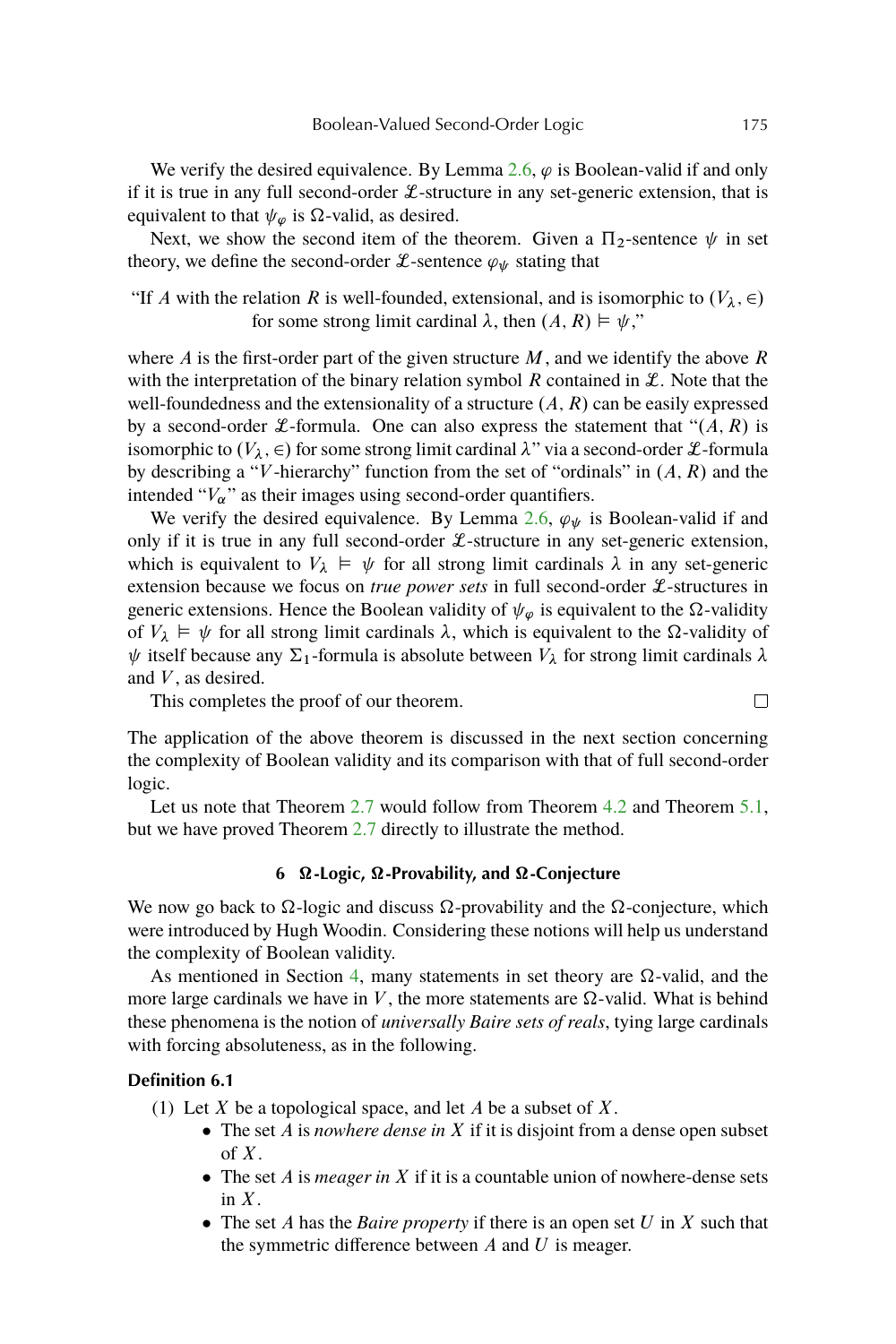(2) A set of reals A is *universally Baire* if, for any compact Hausdorff space X and any continuous function  $f: X \to \mathbb{R}$ , the set  $f^{-1}(A)$  has the Baire property in X.

The more large cardinals we have, the more complicated sets of reals become universally Baire and the more complicated statements become  $\Omega$ -valid. In fact, any transitive model of ZFC closed under certain universally Baire sets is "correct" about the truth of certain statements.  $\Omega$ -provability is the notion capturing this idea.

# **Definition 6.2**

(1) Let  $A$  be a universally Baire set of reals, and let  $M$  be a countable transitive model of ZFC. We say that M is *strongly A-closed*<sup>[2](#page-21-0)</sup> if, for any partial order  $\mathbb P$  in M and any  $\mathbb P$ -generic filter G over M,

$$
A\cap M[G]\in M[G].
$$

(2) Let  $\varphi$  be a  $\Pi_2$ -sentence. We say that  $\varphi$  is  $\Omega$ -provable if there is a universally Baire set of reals  $A$  such that for any countable transitive model  $M$  of ZFC, if M is strongly A-closed, then  $M \vDash \varphi$ .<sup>[3](#page-21-0)</sup>

One can define strong A-closure even for countable  $\omega$ -models of ZFC (instead of countable transitive models of ZFC) and an  $\omega$ -model M of ZFC is strongly A-closed for any  $\Pi_1^1$  (lightface) set A if and only if M is well-founded. Therefore, strong A-closure is a generalization of well-foundedness.

Let us give more examples of strong A-closure and  $\Omega$ -provable sentences. Suppose every set has a sharp. Then the set  $A = \{(x, n) \in \mathbb{R} \times \omega \mid n \in x^* \}$  is universally Baire and  $M$  is strongly A-closed if and only if  $M$  is closed under sharps. Since any transitive model of ZFC closed under sharps is correct about the truth of  $\Sigma_2^1$ -formulas, every  $\Pi_3^1$ -sentence true in V is  $\Omega$ -provable assuming that every set has a sharp. In the same way, if  $M^{\#}_{\omega}(X)$  exists for any set X, then for any sentence  $\varphi$  true in L(R), the sentence "L(R)  $\models \varphi$ " is  $\Omega$ -provable by looking at the strong closure of the set  $A = \{(x, n) \in \mathbb{R} \times \omega \mid n \in M_{\omega}^{*}(x)\}\)$ , where  $M_{\omega}^{*}(X)$  is the minimal X-mouse with  $\omega$ -many Woodin cardinals and a top measure. For the details of this notion, one can refer to Steel [\[13\]](#page-22-0).

The soundness holds for  $\Omega$ -logic, as in the following.

**Theorem 6.3 (Woodin)** *Let*  $\varphi$  *be a*  $\Pi_2$  *sentence in set theory. If*  $\varphi$  *is*  $\Omega$ -provable, *then it is*  $\Omega$ -valid.

**Proof** See, for example, [\[5,](#page-22-0) Theorem 6.4].

Woodin's  $\Omega$ -conjecture states that  $\Omega$ -provability and  $\Omega$ -validity are the same thing, as in this conjecture.

**Conjecture 6.4 (Woodin)** *The* Ω-conjecture is the following statement:

*Suppose there is a proper class of Woodin cardinals. Then for any*  $\Pi$ <sub>2</sub>-sentence  $\varphi$  *in set theory,*  $\varphi$  *is*  $\Omega$ -provable *if and only if*  $\varphi$  *is*  $\Omega$ -valid.

It is not known whether one can prove the  $\Omega$ -conjecture while Woodin showed that the  $\Omega$ -conjecture is consistent, as follows.

**Theorem 6.5 (Woodin)** *Assume a proper class of Woodin cardinals. Then there is a transitive model of ZFC with a proper class of Woodin cardinals in which the -conjecture is true.*

<span id="page-9-0"></span>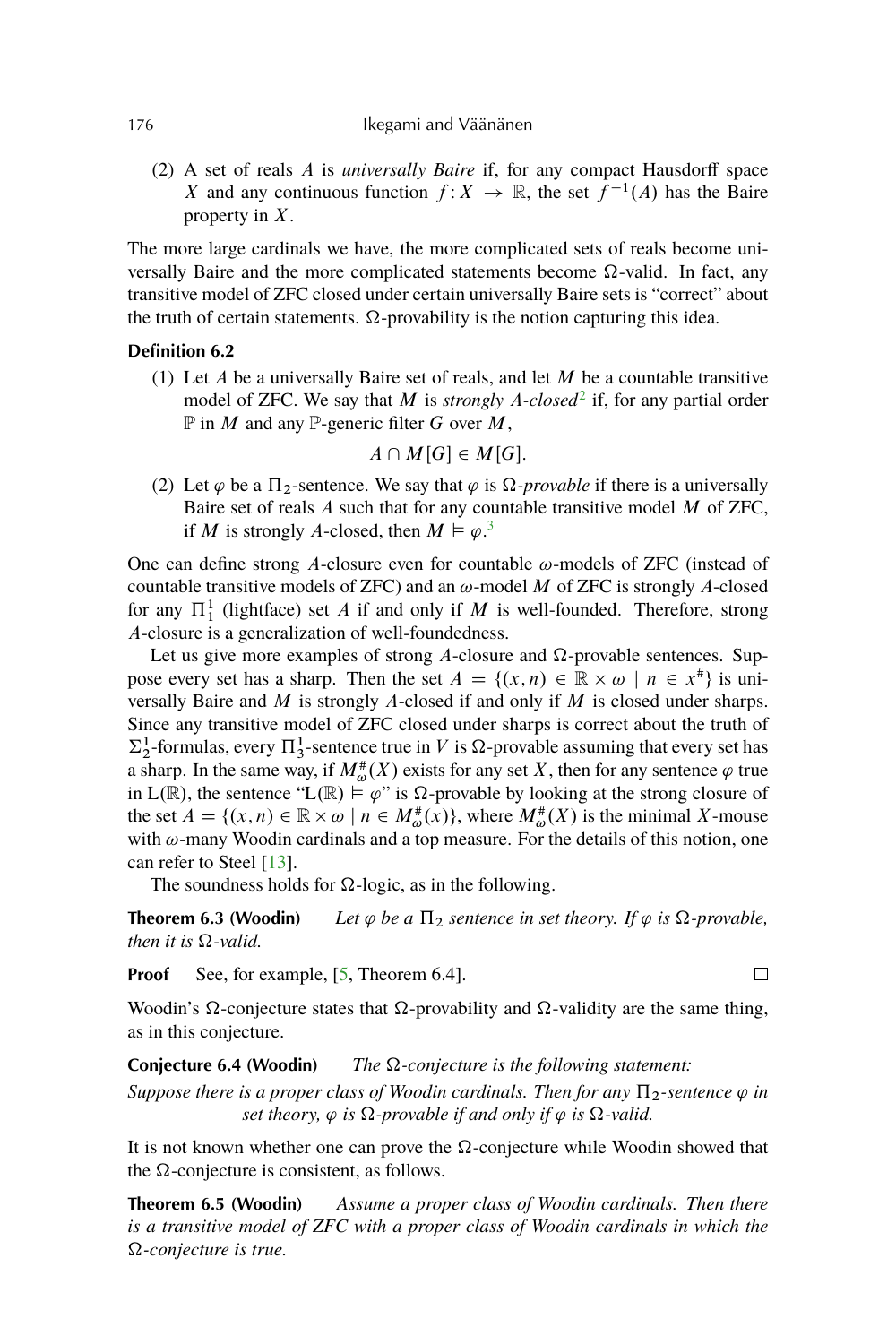<span id="page-10-0"></span>**Proof** See, for example, [\[5,](#page-22-0) Section 9.2].

Moreover, Woodin showed that  $\Omega$ -provability is invariant under set-forcing extensions assuming a proper class of Woodin cardinals (see  $[1,$  Theorem 2.35]). Com-bining it with Theorem [4.2,](#page-7-0) one can see that the  $\Omega$ -conjecture is invariant under set-forcing extension as well.

One great consequence of the  $\Omega$ -conjecture is a finer analysis of the complexity of  $\Omega$ -validity by the following result of Woodin.

**Theorem 6.6 (Woodin)** Assume a proper class of Woodin cardinals, and let  $\delta$  be *the first Woodin cardinal. Then the set of*  $\Omega$ -provable  $\Pi$ <sub>2</sub>-sentences in set theory is *definable in*  $\mathcal{H}_{\delta+}$ *.* 

**Proof** See, for example, [\[5,](#page-22-0) Section 8.1].

**Corollary 6.7** *Assume a proper class of Woodin cardinals, and suppose that the*  $\Omega$ -conjecture is true. Then the set of all  $\Omega$ -valid  $\Pi_2$ -sentences in set theory is  $\Delta_2$  in *ZFC.*

Combining the above corollary with Theorem [5.1,](#page-7-0) one can get this interesting result on Boolean-valued second-order logic.

**Corollary 6.8** *Assume a proper class of Woodin cardinals, and suppose that the -conjecture is true. Let* L *be a relational language. Then the set of Boolean-valid*  $\mathcal{L}$ -sentences is  $\Delta_2$  in ZFC.

The result is in contrast with the fact that the complexity of the set of valid  $\mathcal{L}$ -sentences in full second-order logic is  $\Pi_2$ -complete in ZFC (see Theorem [3.4\)](#page-6-0).

# **7 Boolean-Valued Second-Order Logic, Boolean Provability**

After reviewing  $\Omega$ -provability, we now introduce Boolean provability in Booleanvalued second-order logic as an analogue of  $\Omega$ -provability, and we investigate the connection between Boolean provability and Boolean validity. We start with introducing forcing in Henkin models.

**Definition 7.1 (Generic extensions)** Let  $\mathcal{L} = \{R_1, \ldots, R_n\}$  be a relational language, and let  $M = (A, \mathcal{G}, \{R_i^M\}_{1 \leq i \leq n})$  be a Henkin model. Let  $\mathbb{B} \in \mathcal{G}$ , meaning  $\mathbb{B} = (B, \wedge_{\mathbb{B}}, \vee_{\mathbb{B}}, 0_{\mathbb{B}}, 1_{\mathbb{B}}),$  where  $B, \wedge_{\mathbb{B}}, \vee_{\mathbb{B}} \in \mathcal{G}$  and  $0_{\mathbb{B}}, 1_{\mathbb{B}} \in A$ , and let  $\mathbb{B}$  be a complete Boolean algebra in M, that is, the second-order sentence that  $\mathbb B$  is a complete Boolean algebra is true in  $M$ . Given a  $\mathbb{B}$ -generic filter G over  $M$ , one can define a second-order L-structure  $M[G] = (B, \mathcal{H}, \{R_i^{M[G]} \}$  $_{i}^{M[G]}$ <sub>1</sub>  $\leq i \leq n$ ) as follows:

- (1)  $B = A$  and  $R_i^{M[G]} = R_i^M$  for each i with  $1 \le i \le n$ ,
- (2)  $\mathcal{H} = \{f^G \mid f \in \mathbb{B}^{A^{<\omega}} \cap \mathcal{G}\}\,$ , where  $f^G = \{\vec{x} \in A^{<\omega} \mid f(\vec{x}) \in G\}\,$ .

**Definition 7.2** Given  $\mathcal{L}, M, \mathbb{B}$  as above, we assign the Boolean value  $[\varphi[\vec{a}, \vec{f}]]^M$ (an element of B) to each second-order L-formula  $\varphi$ ,  $\vec{a} \in A^{<\omega}$ ,  $\vec{f} \in (\mathbb{B}^A \cap \mathcal{G})^{<\omega}$  as follows:

- (1)  $\varphi$  is  $x = y$ , where x, y are first-order variables; then  $[x = y[a, b]]^M$  is 1 if  $a = b$  and 0 otherwise.
- (2)  $\varphi$  is  $R_i(x)$ , where x is a first-order variable; then  $[R_i[a]]^M = R_i^M(a)$ .

 $\Box$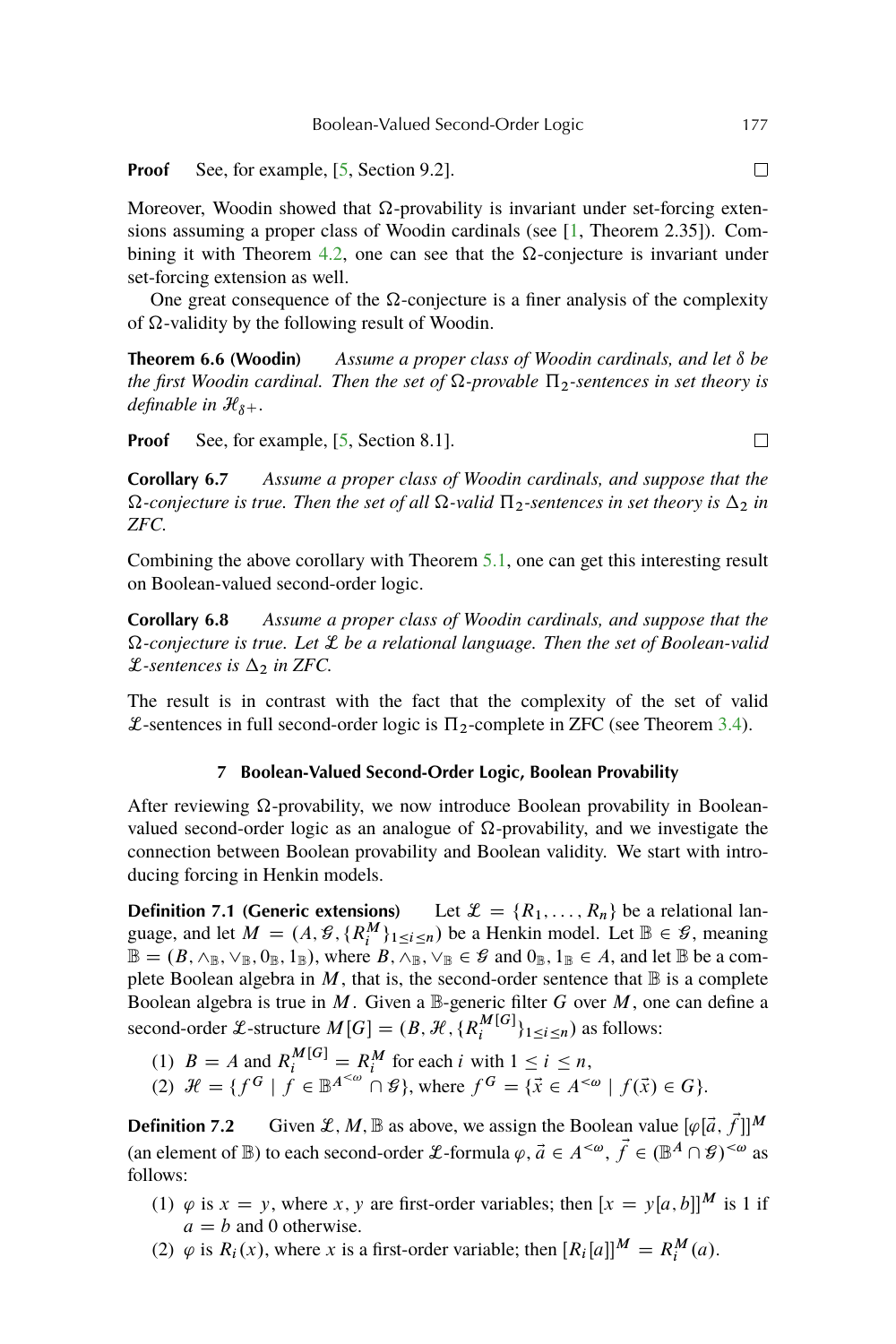178 Ikegami and Väänänen

- (3)  $\varphi$  is  $X(x)$ , where X is a second-order variable and x is a first-order variable; then  $[X(x)[a, f]]^M = f(a)$ .
- (4)  $\varphi$  is  $\neg \psi$ ; then  $[\varphi[\vec{a}, \vec{f}]]^M = 1 [\psi[\vec{a}, \vec{f}]]^M$ .
- (5)  $\varphi$  is  $\psi_1 \wedge \psi_2$ ; then  $[\varphi[\vec{a}, \vec{f}]]^M = [\psi_1[\vec{a}, \vec{f}]]^M \wedge [\psi_2[\vec{a}, \vec{f}]]^M$ .
- (6)  $\varphi$  is  $(\exists x)$   $\psi$ , where x is a first-order variable; then

$$
[\varphi[\vec{a}, \vec{f}]]^M = \bigvee_{b \in A} [\psi[b, \vec{a}, \vec{f}]]^M.
$$

(7)  $\varphi$  is  $(\exists X) \psi$ , where X is a second-order variable; then

$$
[\varphi[\vec{a}, \vec{f}]]^M = \bigvee_{g \in (\mathbb{B}^A \cap \mathcal{G})} [\psi[\vec{a}, g, \vec{f}]]^M.
$$

Note that the above definition is the same as Definition [2.2](#page-2-0) except for the last clause. In the last clause, we take the supremes over all the functions in  $\mathcal G$  instead of all the functions in  $V$ .

We now show that one can proceed as with the usual forcing method within Henkin models.

**Theorem 7.3** *Let*  $\mathcal{L}, M, \mathbb{B}$  *be as above, and let* G *be a*  $\mathbb{B}$ -generic filter over M. *(1)* For each second-order L-formula  $\varphi$ ,  $\vec{a} \in A^{<\omega}$ , and  $\vec{f} \in (\mathbb{B}^A \cap \mathcal{G})^{<\omega}$ ,

 $M[G] \models \varphi[\vec{a}, \vec{f}^G] \iff [\varphi[\vec{a}, \vec{f}]]^M \in G.$ 

 $(2)$  *M*[*G*] *is a Henkin model.* 

**Proof** For the first item, the argument is the same as in the proof of Lemma [2.4.](#page-3-0) For the second item, let  $\varphi$  be any second-order *L*-formula,  $\vec{a} \in A^{<\omega}$ , and  $\vec{f} \in (\mathbb{B}^A \cap \mathcal{G})^{\leq \omega}$ . It is enough to show that the set

$$
A = \{ \vec{x} \in A \mid M[G] \models \varphi[\vec{x}, \vec{a}, \vec{f}^G] \}
$$

belongs to H, where  $\mathcal{H} = \{g^G \mid g \in \mathbb{B}^{A^{<\omega}} \cap \mathcal{G}\}\$ . For simplicity, let  $\vec{x}$  be one variable x, and let  $g: A \to \mathbb{B}$  be as follows:

$$
g(x) = \left[\varphi[x, \vec{a}, \vec{f}]\right]^M.
$$

Then since M is a Henkin model, g is in  $\mathcal{G}$ . It suffices to show that  $g^G = A$ , but by the first item of this theorem, for each  $x \in A$ ,

$$
x \in A \iff [\varphi[x, \vec{a}, \vec{f}]]^{M} \in G
$$
  

$$
\iff g(x) \in G
$$
  

$$
\iff x \in g^{G}.
$$

Hence  $g^G = A$ , as desired.

We now introduce the Boolean provability in Boolean-valued second-order logic as an analogy of  $\Omega$ -provability in  $\Omega$ -logic. In the definition of  $\Omega$ -provability, we used countable transitive models of ZFC as "test models." We will introduce *adequate Henkin models* for the counterpart of transitive models of ZFC in the context of Boolean-valued second-order logic.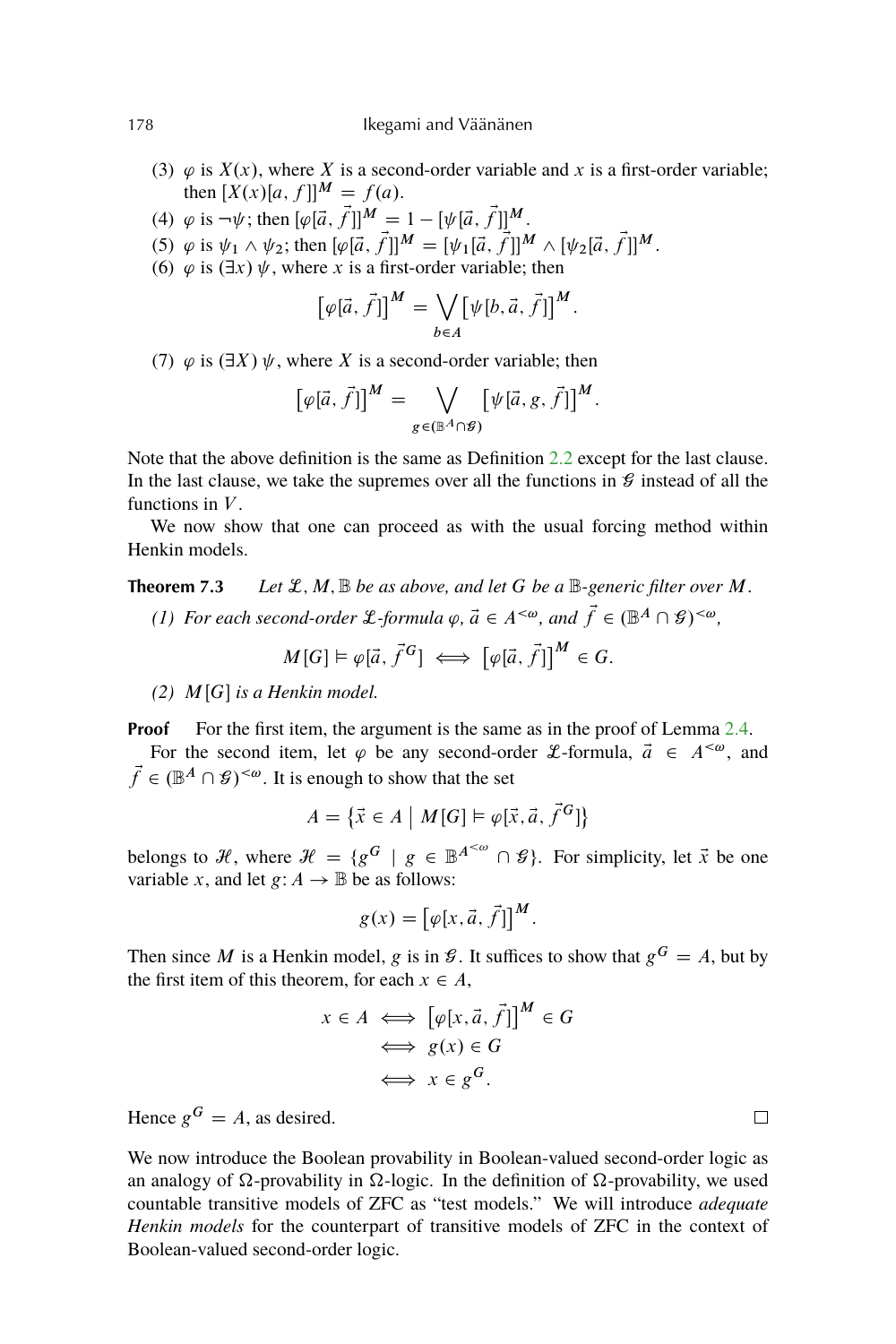<span id="page-12-0"></span>**Definition 7.4 (Adequate Henkin models)** Let  $\mathcal{L} = \{R_i\}_{1 \le i \le n}$  be a relational language. Let  $M = (A, \mathcal{G}, \{R_i^M\}_{1 \leq i \leq n})$  be a second-order  $\mathcal{L}$ -structure which is a Henkin model.

- (1) We say that M is an  $\omega$ -model if M thinks "A is infinite" (i.e.,  $(\exists x \in A)$ )  $(\exists f \in \mathcal{G})$ , f is a bijection between A and  $A \setminus \{x\}$ , and  $(\omega^M, \langle M \rangle)$  is isomorphic to  $(\omega, <)$  in V, where  $(\omega^M, <^M)$  is a unique structure satisfying the axioms for natural numbers.<sup>[4](#page-21-0)</sup>
- (2) We say that M is *adequate* if
	- *M* is an  $\omega$ -model,
	- there is a pairing function of A (i.e., a bijection between A and  $A^2$ ) which is in  $\mathcal{G}$ , and
	- there is a well-order on A in  $\mathcal{G}$ .

We now define the Boolean provability in Boolean-valued second-order logic. Let us write  $\mathbb R$  for  $\mathcal P(\omega)$ ; we continue to use this convention for the rest of this article.

**Definition 7.5 (Boolean provability)** Let  $\mathcal{L}$  be as above.

- (1) Let  $f: \mathbb{R} \to \mathbb{R}$  be universally Baire (i.e., its graph is a universally Baire subset of  $\mathbb{R}^2$ ), and let  $M = (A, \mathcal{G}, \{R_i\}_{1 \leq i \leq n})$  be a second-order  $\mathcal{L}$ -structure which is a countable adequate Henkin model. We say that  $M$  is  $f$ -closed if, for any  $\mathbb{B} \in \mathcal{G}$  which is a complete Boolean algebra in M and any  $\mathbb{B}$ -generic filter G over M, M[G] is closed under f; that is, for any real  $x \subseteq \omega$  such that  $\rho(x) \in M[G], \rho(f(x)) \in M[G]$ , where  $\rho: (\omega, <) \to (\omega^M, <^M)$  is an isomorphism.<sup>[5](#page-21-0)</sup>
- (2) Let  $\varphi$  be a second-order *L*-sentence. We say that  $\varphi$  is *Boolean-provable* if there is a function  $f : \mathbb{R} \to \mathbb{R}$  which is universally Baire such that if M is an f-closed countable adequate Henkin model, then  $M \models ``\varphi$  is Boolean-valid."

We now discuss the connection between Boolean provability and Boolean validity.

**Theorem 7.6 (Soundness)** *Let*  $\mathcal{L}$  *be as above, and let*  $\varphi$  *be a second-order*  $\mathcal{L}$ -sentence. If  $\varphi$  is Boolean-provable, then  $\varphi$  is Boolean-valid.

**Proof** Assume that  $\varphi$  is Boolean-provable, and let  $f : \mathbb{R} \to \mathbb{R}$  be its witness. Let  $\lambda$  be a strong limit cardinal such that the statement " $\varphi$  is Boolean-valid" is absolute between  $V_{\lambda}$  and V, and such that  $f \in V_{\lambda}$  and  $V_{\lambda} \models "f$  is universally Baire." It suffices to show that  $\varphi$  is Boolean-valid in  $V_{\lambda}$ .

Let X be a countable elementary submodel of  $V_{\lambda}$  containing f, and let N be its transitive collapse. Then N is strongly A-closed where  $A = \{(x, n) \in \mathbb{R} \times \omega \mid n \in \mathbb{R} \}$  $f(x)$ .<sup>[6](#page-21-0)</sup> Since X is an elementary submodel of  $V_{\lambda}$ , it is enough to show that  $N \vDash \varphi$ is Boolean-valid."

Let M be a Boolean-valued  $\mathcal{L}$ -structure in N, and let  $\alpha$  be a limit ordinal in N such that  $M \in V_{\alpha}^N$ . Let  $N_0 = (V_{\alpha}^N, V_{\alpha+1}^N, \{R_i^{N_0}\})$ , where  $R_i^{N_0} = \emptyset$  for each i with  $1 \le i \le n$ . Then  $N_0$  is a countable adequate Henkin model.

We first show that  $N_0$  is f-closed, and then we show that  $\|\varphi\|^M = 1$  in N. To see that  $N_0$  is f-closed, let us take any complete Boolean algebra  $\mathbb B$  in  $N_0$  and any B-generic filter G over  $N_0$ . We will show that  $N_0[G]$  is closed under f. First note that G is also  $\mathbb{B}$ -generic over N since all the dense subsets of  $\mathbb{B}$  in N belong to  $V_{\alpha+1}^N$ . Therefore, by the strong A-closure of N where  $A = \{(x, n) \in \mathbb{R} \times \omega \mid n \in f(x)\}\,$  $N[G]$  is closed under f. But then  $N_0[G]$  is also closed under f since any real in  $N[G]$  can be coded by G and a B-name in  $V_{\alpha+1}^N$ . Thus,  $N_0$  is f-closed.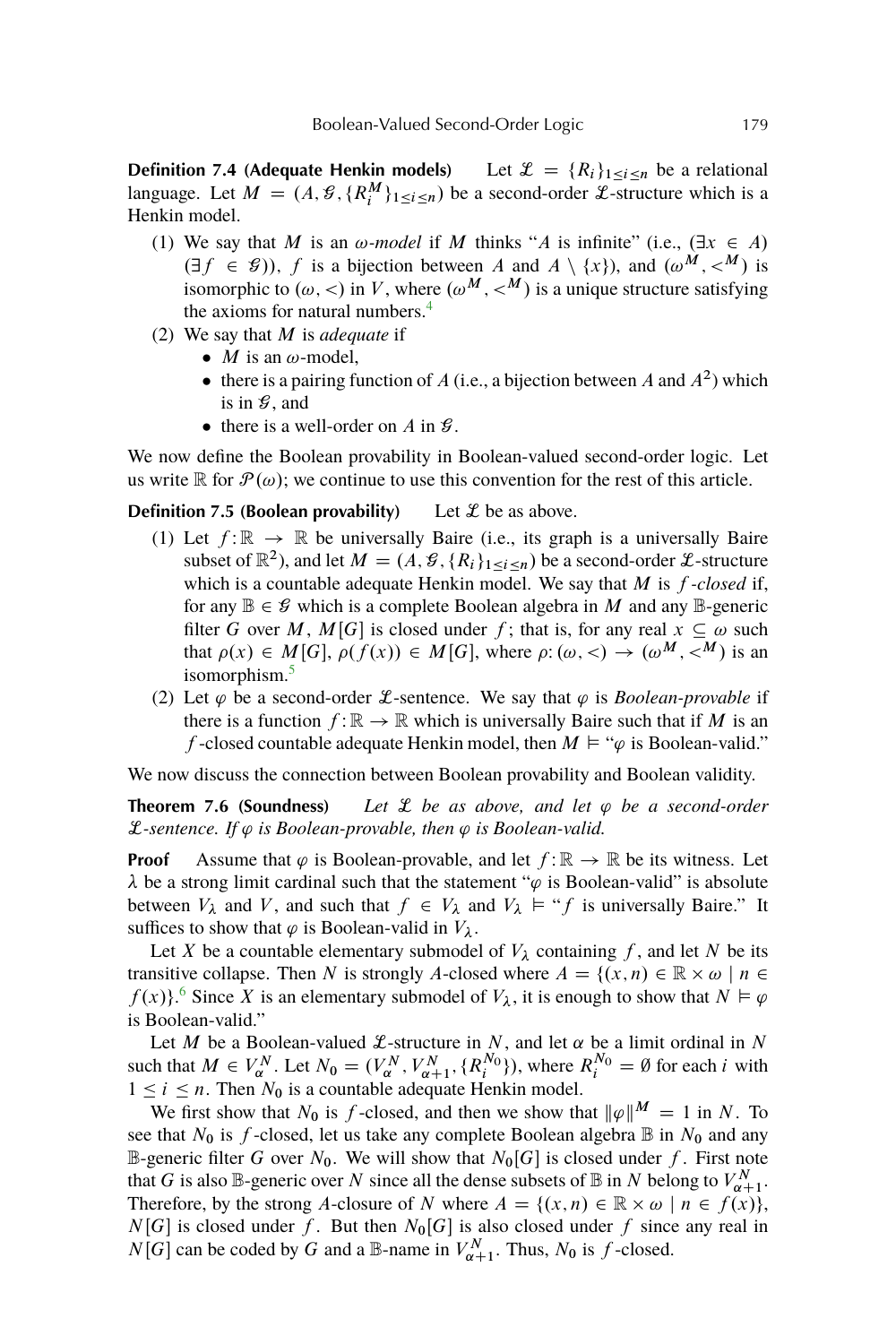We finish the proof by showing that  $\|\varphi\|^M = 1$  in N. Since N<sub>0</sub> is f-closed and  $\varphi$  is Boolean-provable via f, N<sub>0</sub> believes that  $\varphi$  is Boolean-valid. Hence  $\|\varphi\|^M = 1$ in N<sub>0</sub>, and therefore  $\|\varphi\|^{M} = 1$  is also true in N because N<sub>0</sub> was a large rank initial segment of N, as desired. Since M was arbitrary in N,  $\varphi$  is Boolean-valid in N and hence in  $V_{\lambda}$  and in V. Therefore,  $\varphi$  is Boolean-valid.  $\Box$ 

**Definition 7.7 (Completeness)** The *completeness of Boolean-valued secondorder logic* is the following.

Let  $\mathcal{L} = \{R_0, \ldots, R_n\}$  be a finite relational language, and let  $\varphi$  be any secondorder L-sentence. Then if  $\varphi$  is Boolean-valid,  $\varphi$  is Boolean-provable.

The completeness of Boolean-valued second-order logic is not known to be consistent. In the next section, we compare this completeness with the  $\Omega$ -conjecture.

#### **8 The -Conjecture and Completeness of Boolean-Valued Second-Order Logic**

We now state one of our main results about Boolean validity.

**Theorem 8.1** *The completeness of Boolean-valued second-order logic implies the -conjecture.*

**Proof** Let  $\psi$  be a  $\Pi_2$ -sentence in the language of set theory which is  $\Omega$ -valid. We show that  $\psi$  is  $\Omega$ -provable assuming the completeness of Boolean-valued secondorder logic. Let  $\mathcal{L} = \{R\}$  with a binary relation symbol R, and define the secondorder L-sentence  $\varphi_{\psi}$  as in the proof of Theorem [5.1,](#page-7-0) that is,

"If A with the relation R is well-founded, extensional, and is isomorphic to  $(V_{\lambda}, \in)$ for some strong limit cardinal  $\lambda$ , then  $(A, R) \models \psi$ ,"

where  $A$  is the first-order part of the given second-order structure  $M$ , and identify the above R with the interpretation of the binary relation symbol R in  $\mathcal{L}$ .

By Theorem [5.1,](#page-7-0)  $\varphi_{\psi}$  is Boolean-valid. Therefore, by the completeness of Boolean-valued second-order logic,  $\varphi_{\psi}$  is Boolean-provable. Let  $f : \mathbb{R} \to \mathbb{R}$  witness the Boolean provability of  $\varphi_{\psi}$ , and let  $A = \{(x, n) \in \mathbb{R} \times \omega \mid n \in f(x)\}\.$  Then A is universally Baire, and we show that A witnesses that  $\psi$  is  $\Omega$ -provable.

Let  $N$  be a countable transitive model of ZFC which is strongly  $A$ -closed. We show that  $\psi$  is true in N. Since  $\psi$  is  $\Pi_2$ , if suffices to show that  $V_\alpha^N \vDash \psi$  for each strong limit cardinal  $\alpha$  in N.

Take an arbitrary strong limit cardinal  $\alpha$  in  $N$ , and consider the second-order L-structure  $M = (V_\alpha^N, V_{\alpha+1}^N, \in \bigcap (V_\alpha^N \times V_\alpha^N))$ . Then M is a countable adequate Henkin model. By the same argument given in the proof of Theorem  $7.6$ ,  $M$  is f-closed, and hence  $\varphi_{\psi}$  is Boolean-valid in M, and in particular this is true in M. By the definition of  $\varphi_{\psi}, V_{\alpha}^{N} \models \psi$ . Since  $\alpha$  was an arbitrary strong limit cardinal in  $N$ ,  $\psi$  is true in N, as desired.  $\Box$ 

The main open problem is the following.

**Question 8.2** Is the completeness of Boolean-valued second-order logic equivalent to the  $\Omega$ -conjecture assuming the existence of a proper class of Woodin cardinals?

The following question is, of course, of most importance but still open.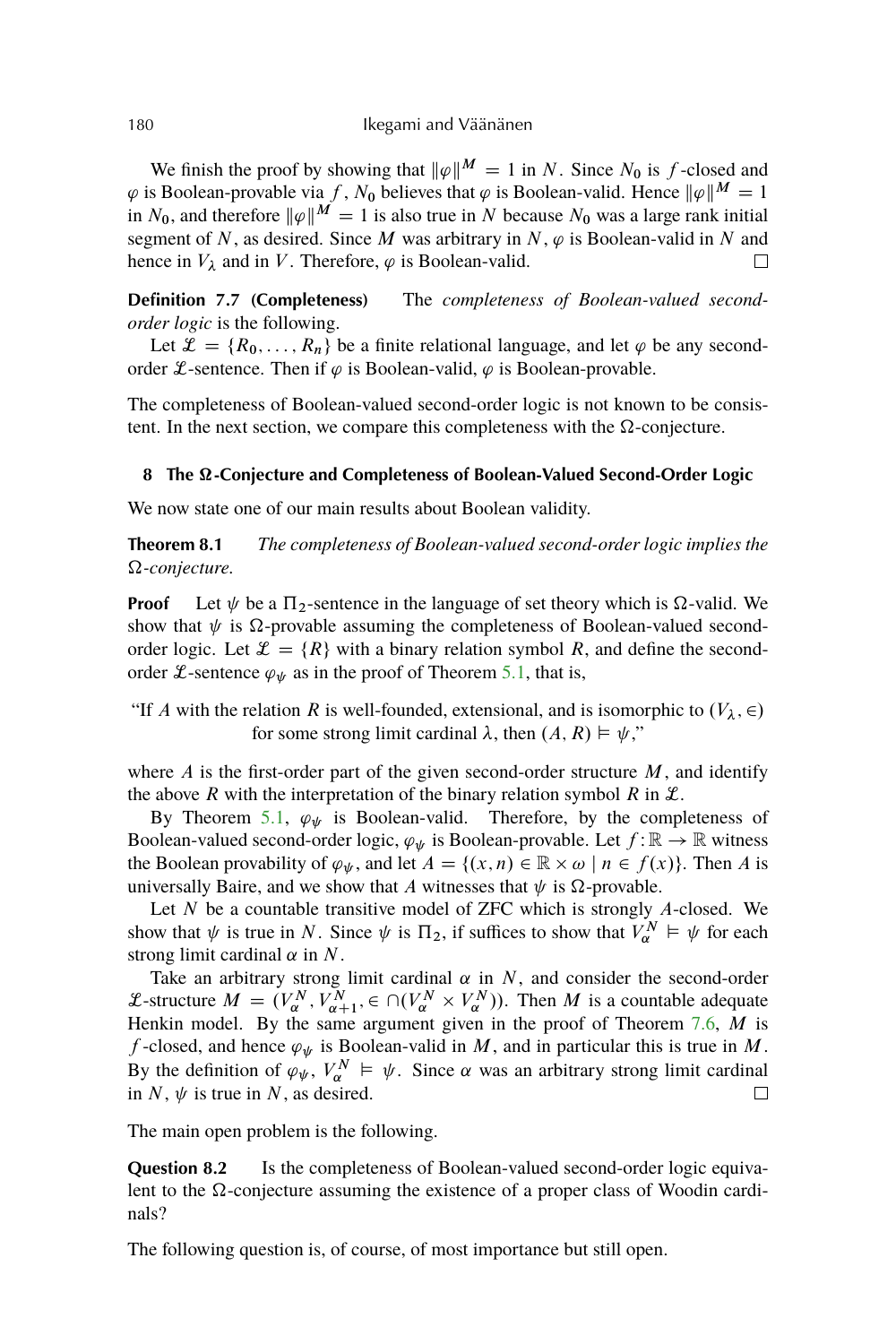<span id="page-14-0"></span>**Question 8.3** Is the completeness of Boolean-valued second-order logic consistent?

**Question 8.4** Are there any other natural provability notions for Boolean-valued second-order logic which would be consistent?

## **9 Cardinal Characteristics of Boolean-Valued Second-Order Logic**

In this section, we consider the Hanf number as well as the numbers related to the compactness and the Löwenheim number of Boolean-valued second-order logic, and we show that they are strictly smaller (or consistently smaller) than those of the full second-order logic, under some assumptions of large cardinals and  $\Omega$ -logic.

We now discuss the cardinals related to compactness in some extensions of Boolean-valued second-order logic and full second-order logic.

For regular cardinals  $\kappa$ ,  $\lambda$ , let  $L^2_{\kappa,\lambda}$  denote the second-order logic with  $\langle \kappa$ -long conjunctions and disjunctions and  $\langle \lambda$ -long sequences of (first-order and secondorder) quantifiers when forming the set of formulas in this logic. The semantics of these formulas is defined in a standard way.

Respectively, for regular cardinals  $\kappa$ ,  $\lambda$ , let  $L^{2b}_{\kappa, \lambda}$  denote the Boolean-valued second-order logic with  $\langle \kappa \rangle$ -long conjunctions and disjunctions and  $\langle \lambda \rangle$ -long sequences of quantifiers when forming the set of formulas in this logic. The semantics of these formulas is the same as that of formulas in  $L^2_{\kappa,\lambda}$  except that of the secondorder quantifiers. The semantics of the second-order quantifiers (or sequences of second-order quantifiers) is analogously given as in the definition of the semantics of Boolean-valued second-order logic.

For a given logic L<sup>\*</sup> and an uncountable regular cardinal  $\kappa$ ,  $\kappa$  is called L<sup>\*</sup>-compact if for any set of sentences T in  $L^*$ , if any subset of T with cardinality less than  $\kappa$  has a model, then T also has a model.

The following is a result due to Magidor on the compactness of  $L^2_{\kappa,\kappa}$  related to large cardinals.

**Theorem 9.1 (Magidor)** *Let be a regular uncountable cardinal. Then the following are equivalent:*

*(1) is extendible,* (2)  $\kappa$  is  $L^2_{\kappa,\kappa}$ -compact, and (3)  $\kappa$  is  $L^2_{\kappa,\omega}$ -compact.

Proof See [\[6\]](#page-22-0).

In contrast, we show that supercompactness of  $\kappa$  is enough to ensure the compactness of  $L_{\kappa,\kappa}^{2b}$  under some assumptions on large cardinals and  $\Omega$ -logic.

Note that for a real x and a  $\Pi_2$ -formula  $\varphi(z)$  in the language of set theory, one can define the  $\Omega$ -validity and  $\Omega$ -provability of the formula  $\varphi(x)$ , where x is a parameter, in the same way as those of  $\Pi_2$ -sentences. (For  $\Omega$ -provability, one can restrict the strongly A-closed models with those containing x as an element in its definition.) Note also that the soundness for the statements of the form  $\varphi(x)$  where  $\varphi$  is a  $\Pi_2$ -formula and x is a real, holds.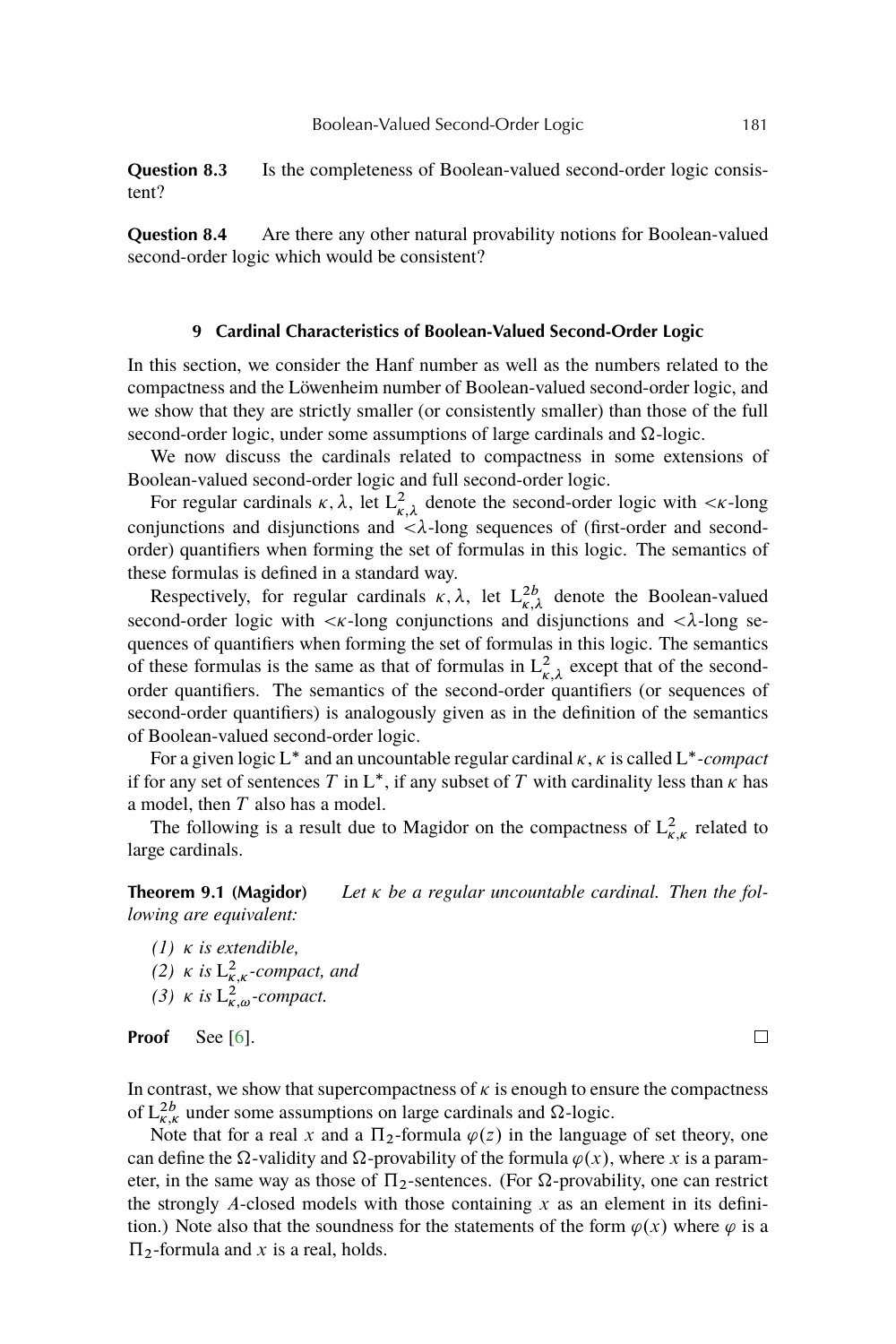# <span id="page-15-0"></span>**Definition 9.2 (Strong Ω-conjecture)**

- (1) The  $\Omega$ -conjecture with real parameters states the following. Assume a proper class of Woodin cardinals. Then for each  $\Pi_2$ -formula  $\varphi$  in set theory and any real x,  $\varphi(x)$  is  $\Omega$ -provable if and only if  $\varphi(x)$  is  $\Omega$ -valid.
- (2) The *strong*  $\Omega$ -conjecture states that the  $\Omega$ -conjecture with real parameters holds in any set-forcing extension.

We will prove that the strong  $\Omega$ -conjecture is consistent with a proper class of Woodin cardinals. For the proof, we use the notion of *extenders* and *iteration trees*. For the basics of those notions, one can refer to Martin and Steel [\[7\]](#page-22-0). Beside the basic notions of extenders and iteration trees that appeared in [\[7\]](#page-22-0), we will use the following notions.

# **Definition 9.3**

- (1) An extender E is *short* if  $lh(E) \leq i_F(\text{crit}(E))$ , where  $lh(E)$  is the length of  $E$ ,  $i_E$  is the ultrapower embedding induced by  $E$ , and crit(E) is the critical point of  $i_E$ .
- (2) An extender E is *nice* if it is short,  $lh(E) =$  strength $(E)$ , and  $lh(E)$  is inaccessible, where strength $(E)$  is the strength of E.
- (3) An iteration tree  $\mathcal{T} = \langle T, (E_\alpha \mid \alpha + 1 \langle \theta \rangle) \rangle$  is *normal* if there are ordinals  $(\rho_{\alpha} \mid \alpha + 1 < \theta)$  such that for all ordinals  $\alpha, \beta$  with  $\alpha + 1, \beta + 1 < \theta$ ,
	- (a)  $\rho_{\alpha} + 2 \leq \text{strength}(E_{\alpha}^{\mathcal{T}}),$
	- (b)  $\rho_{\alpha} < \rho_{\beta}$ , and
	- (c) if  $\alpha$  is the immediate T-predecessor of  $\beta + 1$ , then  $\alpha$  is the least  $\gamma$  such that  $\text{crit}(E_{\beta}) \leq \rho_{\nu}$ .
- (4) An iteration tree  $\mathcal{T} = \langle T, (E_\alpha \mid \alpha + 1 \langle \theta \rangle) \rangle$  is *nice* if it is normal and  $M_{\alpha}^{\mathcal{T}}$  = " $E_{\alpha}$  is nice" for each  $\alpha < \theta$ , where  $M_{\alpha}^{\mathcal{T}}$  is the  $\alpha$ th model of the iteration tree  $\mathcal{T}$ .

We now introduce the key hypothesis when discussing the strong  $\Omega$ -conjecture.

**Definition 9.4** *Nice unique branch hypothesis* (Nice-UBH) is the following statement.

Suppose that  $\mathcal T$  is a countable and nice iteration tree on  $V$  of limit length. Then  $T$  has at most one cofinal well-founded branch.

**Theorem 9.5 (Woodin)** *The theory ZFC + strong*  $\Omega$ -conjecture + "There is a *proper class of Woodin cardinals" is consistent assuming the consistency of the theory ZFC + "There is a proper class of Woodin cardinals."*

**Proof** We will use some notions from inner model theory. For the notions such as "mouse," "fully iterable," and " $L[\vec{E}]$ ," one can refer to Mitchell and Steel [\[8\]](#page-22-0) and Steel [\[13\]](#page-22-0).

The statement follows from the following three theorems.

**Theorem 9.6 (Mitchell, Steel)** *Assume a proper class of Woodin cardinals. Then there is a fully iterable proper class mouse*  $L[E]$  *with a proper class of Woodin cardinals.*

**Theorem 9.7 (Schlutzenberg, Steel)** *Suppose that*  $V = L[\vec{E}]$  *and that it is fully iterable. Then nice-UBH is true.*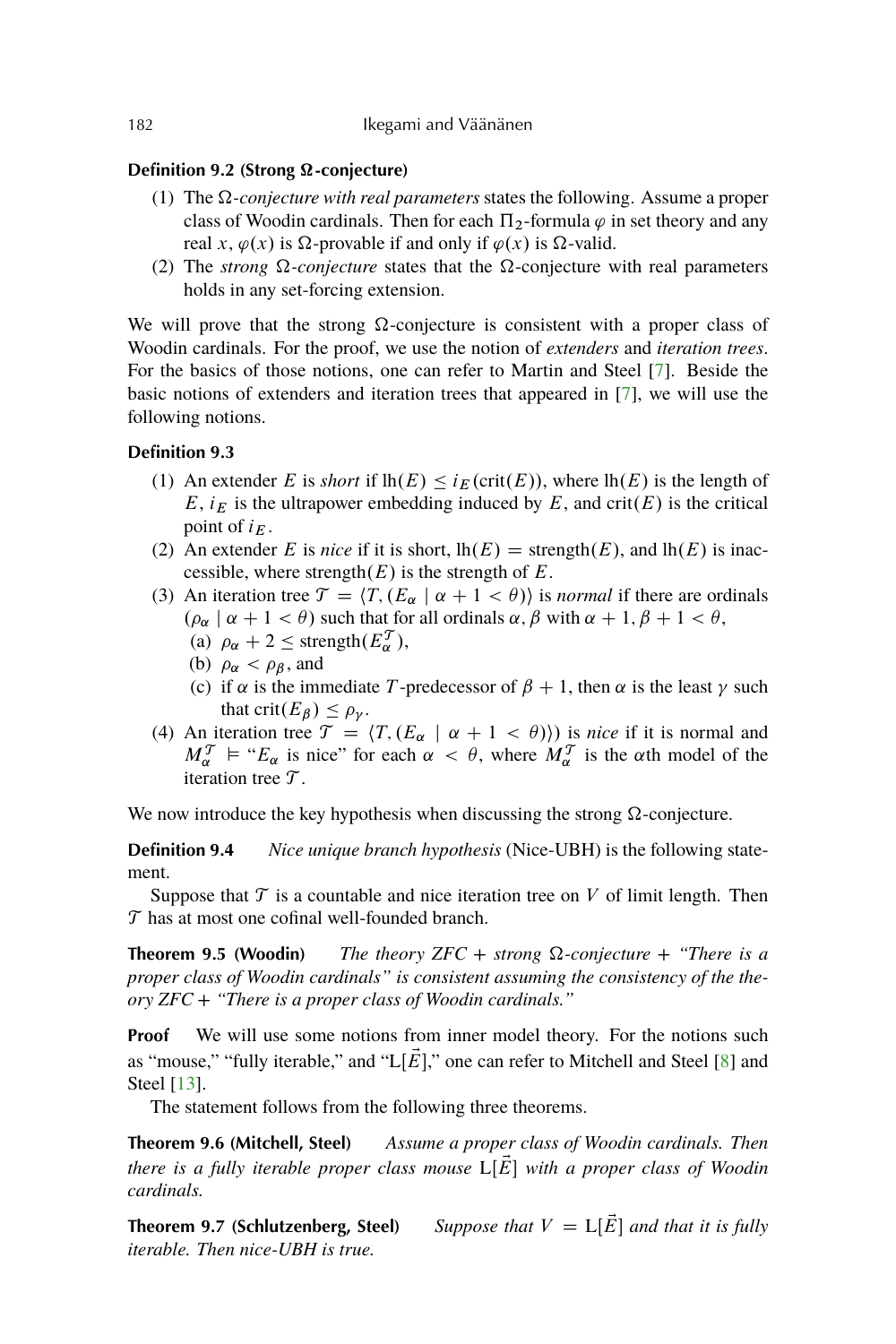<span id="page-16-0"></span>**Theorem 9.8 (Woodin)** *Assume a proper class of Woodin cardinals. Then*  $nice-UBH$  *implies the strong*  $\Omega$ -*conjecture*.

**Proof of Theorem [9.6](#page-15-0)** See [\[8\]](#page-22-0) and [\[13\]](#page-22-0).

**Proof of Theorem [9.7](#page-15-0)** Suppose that  $\mathcal T$  is a countable and nice iteration tree on V of limit length. We will show that  $\mathcal T$  has at most one cofinal well-founded branch.

Since  $\mathcal T$  is nice and  $L[\vec{E}]$  is fully iterable, by Schlutzenberg [\[11,](#page-22-0) Corollary 2.10], each extender in  $\mathcal T$  is in the sequence  $\vec E$ . On the other hand, by Steel [\[12,](#page-22-0) Theorem 3.3], every countable and nice iteration tree on  $V = L[\overline{E}]$  has at most one cofinal well-founded branch if every extender on the tree is from its sequence. Therefore,  ${\mathcal T}$ has at most one cofinal well-founded branch.  $\Box$ 

**Proof of Theorem [9.8](#page-15-0)** We will use the following key lemma.

**Lemma 9.9** Assume a Woodin cardinal  $\delta$ , an inaccessible cardinal  $\kappa > \delta$ , and a *set of extenders*  $\mathcal{E} \subseteq V_{\delta}$  *such that* 

- $(1)$   $\&$  *witnesses that*  $\δ$  *is Woodin,*
- *(2) each extender in* E *is nice.*

*Assume a countable elementary substructure X of*  $(V_{\kappa}, \epsilon)$  *with*  $\epsilon \in X$  *such that if*  $M_X$ ,  $\overline{E}$  *are the images of* X *and*  $\mathcal{E}$  *via the transitive collapse, then*  $M_X$  *has an*  $\omega_1$ -iteration strategy for nice iteration trees whose extenders are from  $\bar{\mathcal{E}}$  which is *universally Baire in the codes (i.e., the set of reals coding elements of the*  $\omega_1$ -iteration *strategy is universally Baire).*

*Then the*  $\Omega$ -conjecture with real parameters holds.

**Proof** See, for example, [\[5,](#page-22-0) Section 9.2].

Let  $\mathbb P$  be a partial order and let G be  $\mathbb P$ -generic over V. We show that the  $\Omega$ -conjecture with real parameters holds in  $V[G]$ . By Lemma 9.9, it is enough to find  $\delta < \kappa$  and  $\epsilon$  with the properties described in Lemma 9.9 in  $V[G]$ .

In V, let  $\delta_0$  be a limit of Woodin cardinals such that  $\mathbb{P} \in V_{\delta_0}$  and such that in  $V[G]$ , every  $\langle \delta_0$ -universally Baire set is universally Baire. Let  $\delta > \delta_0$  be a Woodin cardinal in V. Then  $\delta$  is Woodin in  $V[G]$  as well. Let  $\mathcal{E} \subseteq V[G]_{\delta}$  be a set of nice extenders with critical points above  $\delta_0$  such that  $\mathcal E$  witnesses that  $\delta$  is Woodin in  $V[G]$ . Let  $\kappa > \delta$  be inaccessible in  $V[G]$ .

**Claim 1**  $V[G]_k$  satisfies nice-UBH for nice iteration trees whose extenders are *induced by those from* E*.*

**Proof of Claim 1** Let  $\mathcal T$  be a countable and nice iteration tree on  $V[G]_K$  of limit length whose extenders are induced by those from  $\mathcal E$ . We will show that there is at most one cofinal well-founded branch of  $\mathcal T$ .

We will use nice-UBH in V. Let  $\mathcal T$  be as in the statement, and suppose that there are two cofinal well-founded distinct branches b, c of  $\mathcal T$ . Then since  $\mathbb P$  is in  $V_{\delta_0}$ and  $\delta_0$  is a limit of Woodin cardinals, there is a Woodin cardinal  $\delta' < \delta_0$  such that  $\mathbb{P} \in V_{\delta'}$ . So one can embed  $\mathbb P$  into the stationary tower forcing  $\mathbb{Q}_{\leq \delta'}$  below some condition and induce the corresponding iteration tree  $\mathcal{T}'$  and its branches  $b', c'$  in  $V^{\mathbb{Q} < \delta_0}$  with the same properties. So we may assume that  $\mathbb{P} = \mathbb{Q}_{\leq \delta'}$ .

Let G be  $\mathbb{Q}_{< \delta'}$ -generic over V, and let  $j: V \to M$  be the induced embedding from G. Since every extender in  $\mathcal E$  has critical points above  $\delta_0$ , for any extender E

 $\Box$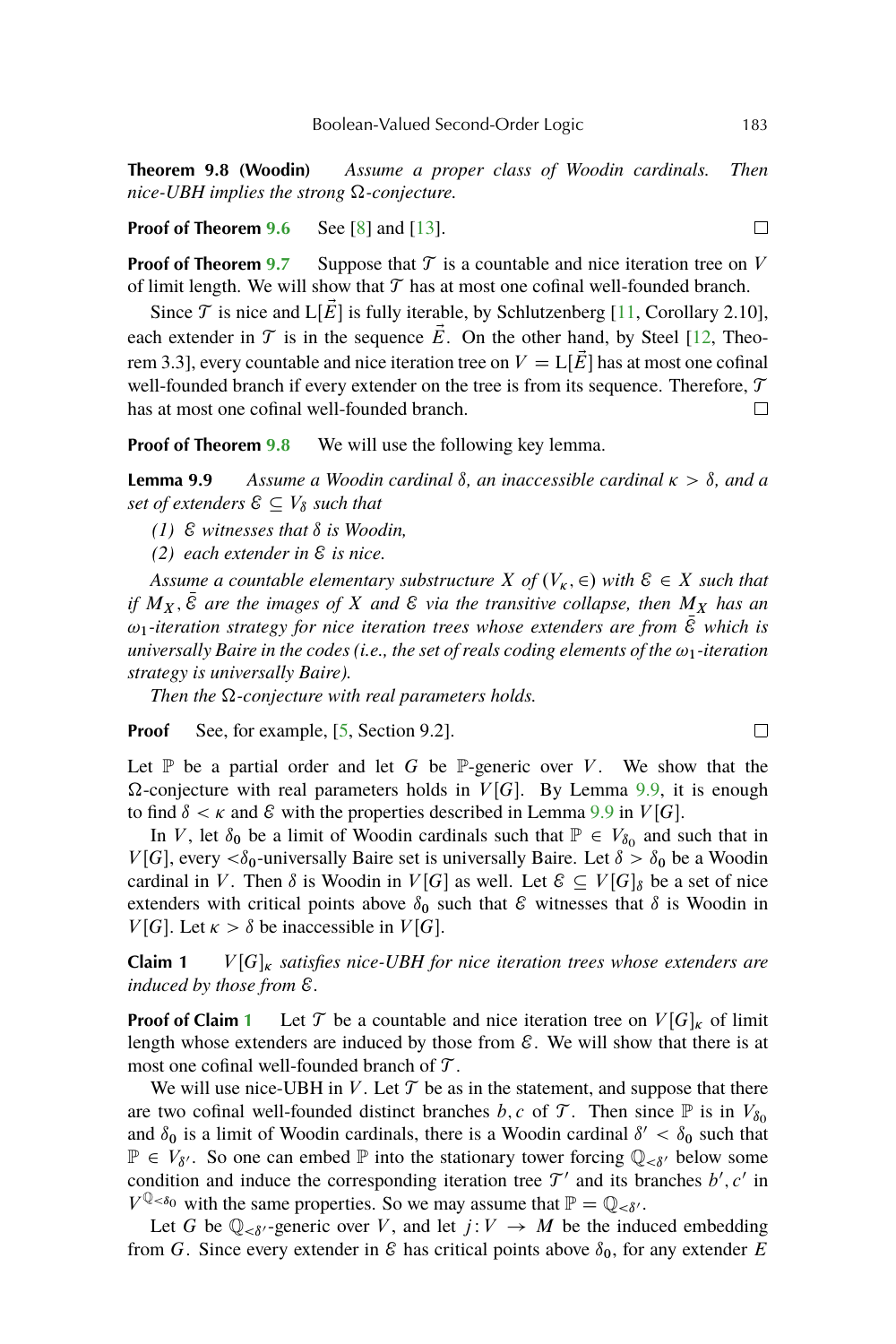<span id="page-17-0"></span>in  $\mathcal{T}, E \cap V$  is in V and one can consider sending these extenders via j and forming a corresponding iteration tree to  $\mathcal E$  in M. Let us call this iteration tree  $j(\mathcal E)$  for the ease of notation.

The point is that for each  $E \in \mathcal{E}$ ,  $i_K^{V[G]}$  $\mathcal{L}^{V[G]}_E \upharpoonright M = i_{j(E \cap V)}^M$ . This is done by the same argument as in Woodin [\[18,](#page-22-0) Lemma 147]. Hence the iteration tree  $j(\mathcal{T})$  in M has two cofinal well-founded branches  $j''b$  and  $j''c$  in M, contradicting nice-UBH in V and the elementarity of  $j: V \to M$ .

Now it is enough to prove the assumption of Lemma  $9.9$  in  $V[G]$  (i.e., there is a countable elementary substructure X of  $(V[G]_K, \in)$  with  $\mathcal{E} \in X$  such that if  $M_X, \mathcal{E}$ are the images of X and  $\mathcal E$  via the transitive collapse, then  $M_X$  has a universally Baire  $\omega_1$ -iteration strategy for nice iteration trees whose extenders are from  $\mathcal E$ ).

However, this holds for *any* countable elementary substructure X with  $\mathcal{E} \in X$  as we shall see below. Let  $\pi: M_X \to V[G]_k$  be the inverse of the transitive collapse of X. We will define the desired  $\omega_1$ -iteration strategy  $\Sigma$  as follows. Given a countable and nice iteration tree T with limit length whose extenders are from  $\mathcal{E}$ , let  $\Sigma(\mathcal{T})$ be a unique  $\pi$ -realizable branch (i.e., a unique branch b such that  $\pi''b$  is the unique cofinal well-founded branch of  $\pi_* \mathcal{T}$  in  $V[G]_k$ , where  $\pi_* \mathcal{T}$  is the iteration tree induced from  $\pi$  and  $\mathcal{T}$ ). This is well defined since nice-UBH for relevant iteration trees holds in  $V[G]_k$  by Claim [1.](#page-16-0)

We show that  $\Sigma$  is an  $\omega_1$ -iteration strategy of  $M_X$  which is universally Baire in the codes. Being an  $\omega_1$ -iteration strategy follows from nice-UBH in  $V[G]_K$ . Using nice-UBH and the tree production lemma (see, e.g., [\[4,](#page-22-0) Theorem 3.3.15]), one can show it is universally Baire in the codes. To see that, there are two points:

- (a) every  $\langle \delta_0$ -universally Baire set is universally Baire in  $V[G]$  and the critical points of extenders from  $\mathcal E$  are above  $\delta_0$ ;
- (b) for any Woodin  $\delta' < \delta_0$  in  $V[G]$ , if  $H \subseteq \mathbb{Q}_{\leq \delta'}$  is  $V[G]$ -generic and  $j: V[G] \to M$  is from H, then for each extender E from  $\mathcal{E}$ ,  $i_K^{V[G,H]}$  $E^{V[G,H]}$   $\upharpoonright$   $M=$  $i_{j(E)}^M$ .

Item (a) follows from the choice of  $\delta_0$  and  $\epsilon$ . Item (b) is proved in [\[18,](#page-22-0) Lemma 147]. The rest is a standard argument to prove  $\Sigma$  is universally Baire in the codes.  $\Box$ 

**Theorem 9.10** *Assume the existence of a proper class of Woodin cardinals and that the strong*  $\Omega$ -conjecture holds. If  $\kappa$  is a supercompact cardinal, then  $\kappa$  is  $L^{2b}_{\kappa,\kappa}$ -compact.

Note that if  $\kappa$  is  $L_{\kappa,\kappa}^{2b}$ -compact, then  $\kappa$  must be strongly compact because the compactness of infinitary Boolean-valued second-order logic implies that of infinitary first-order logic.

**Proof** Let T be a set of sentences in  $L_{\kappa,\kappa}^{2b}$  such that any subset of T with cardinality less than  $\kappa$  has a Boolean-valued model. We show that  $T$  itself has a Boolean-valued model.

Let  $\eta > \kappa$  be a limit of Woodin cardinals such that  $T \in V_n$ . Since  $\kappa$  is supercompact, there is an elementary embedding  $j: V \to M$  with critical point  $\kappa$  such that  $j(\kappa) > \eta, j \upharpoonright V_{\eta} \in M$ , and M is transitive.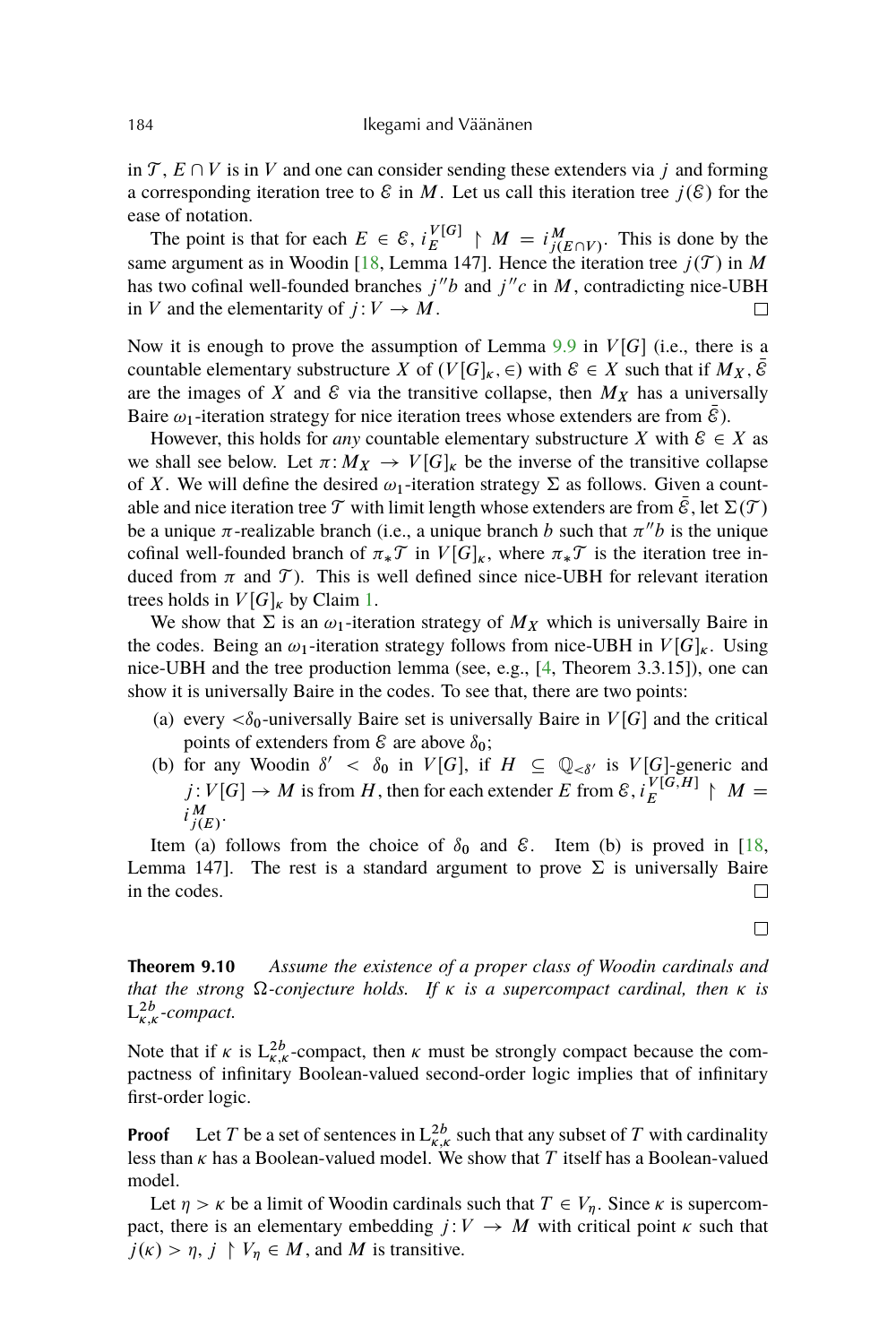<span id="page-18-0"></span>The outline to have a Boolean-valued model of  $T$  in  $V$  is as follows. By the conditions of j, one can see  $j''T \in M$  which is a subset of  $j(T)$  with cardinality less than  $j(\kappa)$  in M. By elementarity and the assumption for T in V, one can have a Boolean-valued model of  $j''T$  in M which can be easily translated to that of T. We go to a forcing extension  $M^{\mathbb{P}}$  for  $\mathbb{P} = \text{Coll}(\omega, T)$  where T can be coded by a real and argue that T has a Boolean-valued model also in  $M^{\mathbb{P}}$ . By the soundness of  $\Omega$ -logic with real parameters, the statement "T has a full second-order model" is  $\Omega$ -consistent with a parameter coding T as a real. Then we argue that this is also true in  $V^{\mathbb{P}}$  using the agreement of  $\Omega$ -logic in  $V^{\mathbb{P}}$  and  $M^{\mathbb{P}}$ . Finally, we use the strong  $\Omega$ -conjecture to have  $\Omega$ -satisfiability of the statement "T has a full second-order model" in  $V^{\mathbb{P}}$  that implies that T has a Boolean-valued model in V.

To ensure the agreement of  $\Omega$ -logic in  $V^{\mathbb{P}}$  and  $M^{\mathbb{P}}$ , we will use the following lemma. Note that  $V_n = M_n$  since  $j \restriction V_n \in M$ .

**Lemma 9.11 (Woodin)** *In the above situation, for any partial order*  $\mathbb P$  *in*  $V_n$ *, the set of all universally Baire sets in* V P *is exactly the same as that in* M<sup>P</sup> *. Hence the*  $\Omega$ -logic with real parameters in  $V^{\mathbb{P}}$  coincides with that in  $M^{\mathbb{P}}$ .

**Proof of Lemma 9.11** See [\[4,](#page-22-0) Lemma 3.4.15].

We now proceed with the details of the arguments. Since  $j \restriction V_\eta$  is in M and  $T \in V_\eta$ ,  $j''T$  is also in M and it has cardinality less than  $\eta < j(\kappa)$  in M. By the assumption, any subset of T with cardinality less than  $\kappa$  has a Boolean-valued model in V. Since  $|j''T| < j(\kappa)$  in M, by elementarity of j,  $j''T$  has a Boolean-valued model in M as well.

Since  $j \restriction T$  is in M, one can easily transform a Boolean-valued model of  $j''T$ in M to that of T in M by sending the interpretation of symbols in  $j''T$  to that of the corresponding symbols in  $T$  via  $j$ . Hence  $T$  also has a Boolean-valued model in  $M$ .

Let  $\mathbb{P} = \text{Coll}(\omega, T)$ .

**Claim 2** T has a Boolean-valued model also in  $M^{\mathbb{P}}$ .

**Proof of Claim 2** Let  $\delta > \eta$  be a Woodin cardinal in M such that for any  $\Sigma_2$ -formula  $\varphi$  and a real x in M, if the sentence  $\varphi(x)$  is true in some generic extension of M, then there exist  $\alpha < \delta$  and  $\mathbb{Q} \in M_{\delta}$  such that  $M_{\alpha}^{\mathbb{Q}} \models \varphi(x)$ .

Let g be  $\mathbb P$ -generic over M. We will show that T has a Boolean-valued model in  $M[g]$ . Since  $\mathbb P$  is in  $M_\delta$ , there is a  $\mathbb P_{<\delta}$ -generic filter G over M such that  $g \in G$ .

Then T is countable in  $M[G]$  and there is an elementary embedding  $k: M \to N \subseteq$  $M[G]$  such that  $N^{<\delta} \cap M[G] < N$  with  $k(\delta) = \delta$ . By elementarity of k, in N, there is a Boolean-valued model of  $k(T)$  and hence also a Boolean-valued model of  $k''T$ . Since T is countable in  $M[G]$ , it is in N and by using k, one can easily transform a Boolean-valued of  $k''T$  to that of T in N.

Note that the statement "there is a full second-order model of  $T$ " is a  $\Sigma_2$ -statement with parameter x in N. Then by the choice of  $\delta$  and the elementarity of k, there exist  $\alpha < k(\delta) = \delta$  and  $\mathbb{Q} \in N_{\delta} = M[G]_{\delta}$  such that  $N_{\alpha}^{\mathbb{Q}}$  satisfies that "there is a full second-order model of T." Since  $N_{\delta} = M[G]_{\delta}$ , it is also true in  $M[G]$ . Therefore, T has a Boolean-valued model in  $M[G]$  and hence in  $M[g]$  for any P-generic g over M, as desired. $\Box$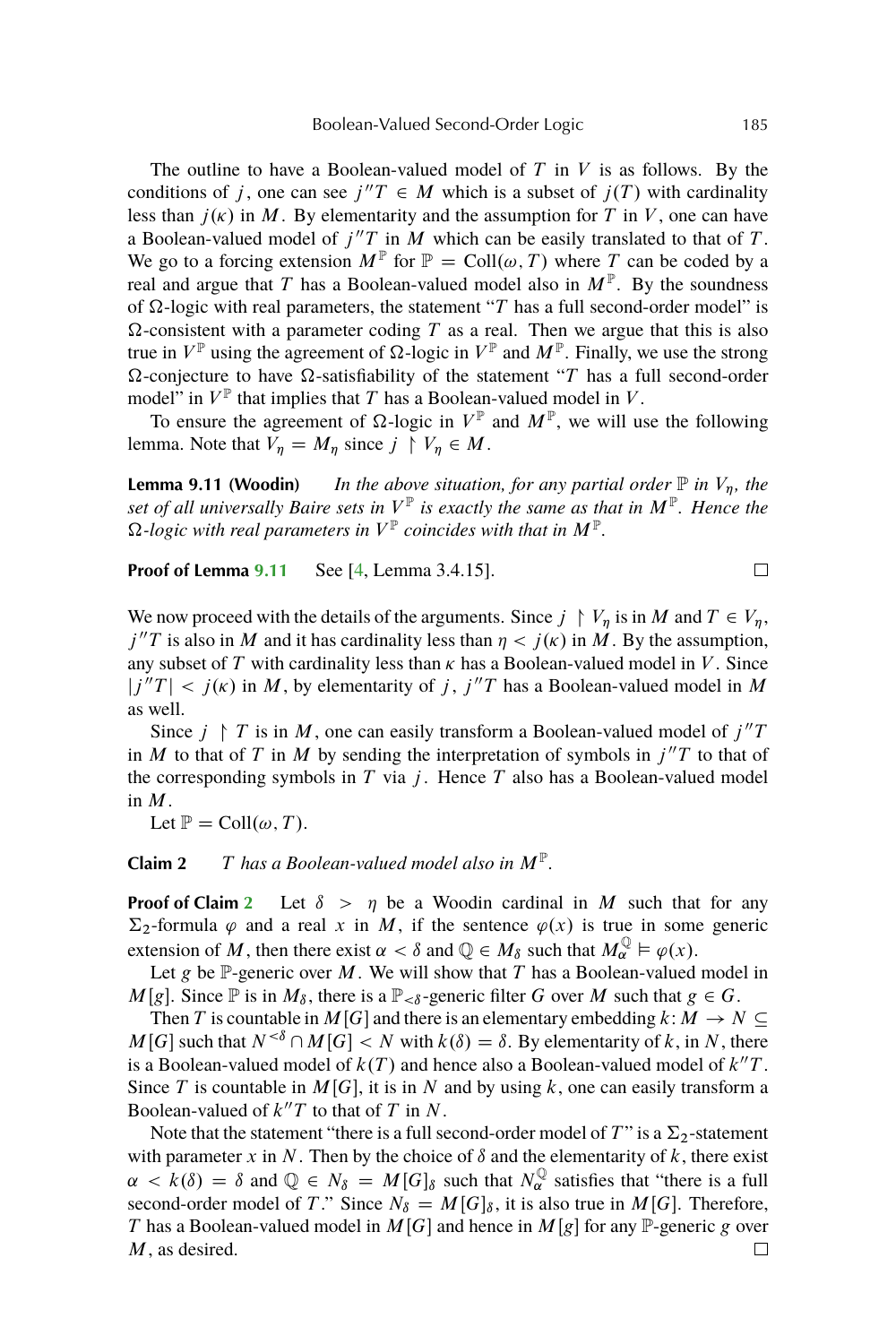<span id="page-19-0"></span>We now have that T has a Boolean-valued model in  $M^{\mathbb{P}}$  where T can be coded by a real. Then by the soundness of  $\Omega$ -logic with real parameters, the statement "T has a full second-order model" (with a real parameter coding T) is  $\Omega$ -consistent in  $M^{\mathbb{P}}$ . By Lemma [9.11,](#page-18-0) the same statement is  $\Omega$ -consistent in  $V^{\mathbb{P}}$ . But since the strong  $\Omega$ -conjecture is true in V, the  $\Omega$ -conjecture with real parameters is true in  $V^{\mathbb{P}}$ . Hence the statement "T has a full second-order model" is  $\Omega$ -satisfiable, that is, T has a Boolean-valued model in  $V^{\mathbb{P}}$  and hence in V, as desired.  $\Box$ 

We now discuss the Hanf numbers of Boolean-valued second-order logic and of full second-order logic. First we define the notion of cardinality of a Boolean-valued structure. Given a Boolean-valued structure  $M = (A, \mathbb{B}, \{R_i^M\})$ , the *cardinality of*  $M$  is defined to be that of  $A$ .

For a given logic  $L^*$ , the *Hanf number of*  $L^*$  is the least cardinal  $\kappa$  such that if a sentence  $\varphi$  in L<sup>\*</sup> has a model of cardinality at least  $\kappa$ , then  $\varphi$  has models with arbitrarily large cardinalities; that is, for any  $\lambda$ ,  $\varphi$  has a model with cardinality bigger than  $\lambda$ . For a sentence  $\varphi$  in  $L^*$ , let

 $\text{sp}(\varphi) = \{\kappa \mid \varphi \text{ has a model of cardinality } \kappa \}.$ 

We call  $sp(\varphi)$  the *spectrum of*  $\varphi$ . The Hanf number of  $L^*$  is the least  $\kappa$  such that for any sentence  $\varphi$  in  $L^*$  with bounded spectrum and  $\lambda \in sp(\varphi)$ ,  $\lambda \leq \kappa$ .

We use  $h^2$  and  $h^{2b}$  for the Hanf numbers of full second-order logic and of Boolean-valued second-order logic.

The following is due to Magidor.

**Theorem 9.12 (Magidor)** 2 *is between the first supercompact cardinal and the first extendible cardinal.*

Proof See [\[6\]](#page-22-0).

We show that  $h^{2b}$  is below the first supercompact cardinal and hence strictly smaller than  $h^2$  under the same assumptions of Theorem [9.10.](#page-17-0)

**Theorem 9.13** *Assume a proper class of Woodin cardinals and that the strong*  $\Omega$ -conjecture holds. Let  $\kappa$  be a supercompact cardinal. Then  $h^{2b} < \kappa$ .

**Proof** Since there are only countably many second-order sentences, it is enough to show that for each second-order sentence  $\varphi$  with bounded spectrum for the Booleanvalued second-order logic,  $\sup(\text{sp}(\varphi)) < \kappa$ .

We will use Theorem [9.10.](#page-17-0) Let  $\varphi$  be a second-order sentence with sup(sp $(\varphi) \geq \kappa$ . We will show that  $sp(\varphi)$  is unbounded. Given any cardinal  $\lambda \geq \kappa$ , we add  $\lambda$ -many constants  $c_{\alpha}$  in the language of  $\varphi$  and let T be the set of sentences  $\varphi$  and those stating  $c_{\alpha} \neq c_{\beta}$  for all  $\alpha < \beta < \lambda$ . Since sup(sp( $\varphi$ ))  $\geq \kappa$ , any subset of T with cardinality less than  $\kappa$  has a Boolean-valued model. Hence, by Theorem [9.10,](#page-17-0) the whole T has a Boolean-valued model and that Boolean-valued model has cardinality at least  $\lambda$ , as desired.  $\Box$ 

**Corollary 9.14** *Assume a supercompact cardinal and a proper class of Woodin cardinals and that the strong*  $\Omega$ -conjecture holds. Then  $h^{2b} < h^2$ .

Note that  $h^{2b}$  is at least as large as  $\kappa(\omega)$ , if such exists, since well-ordering can be described in Boolean-valued second-order logic.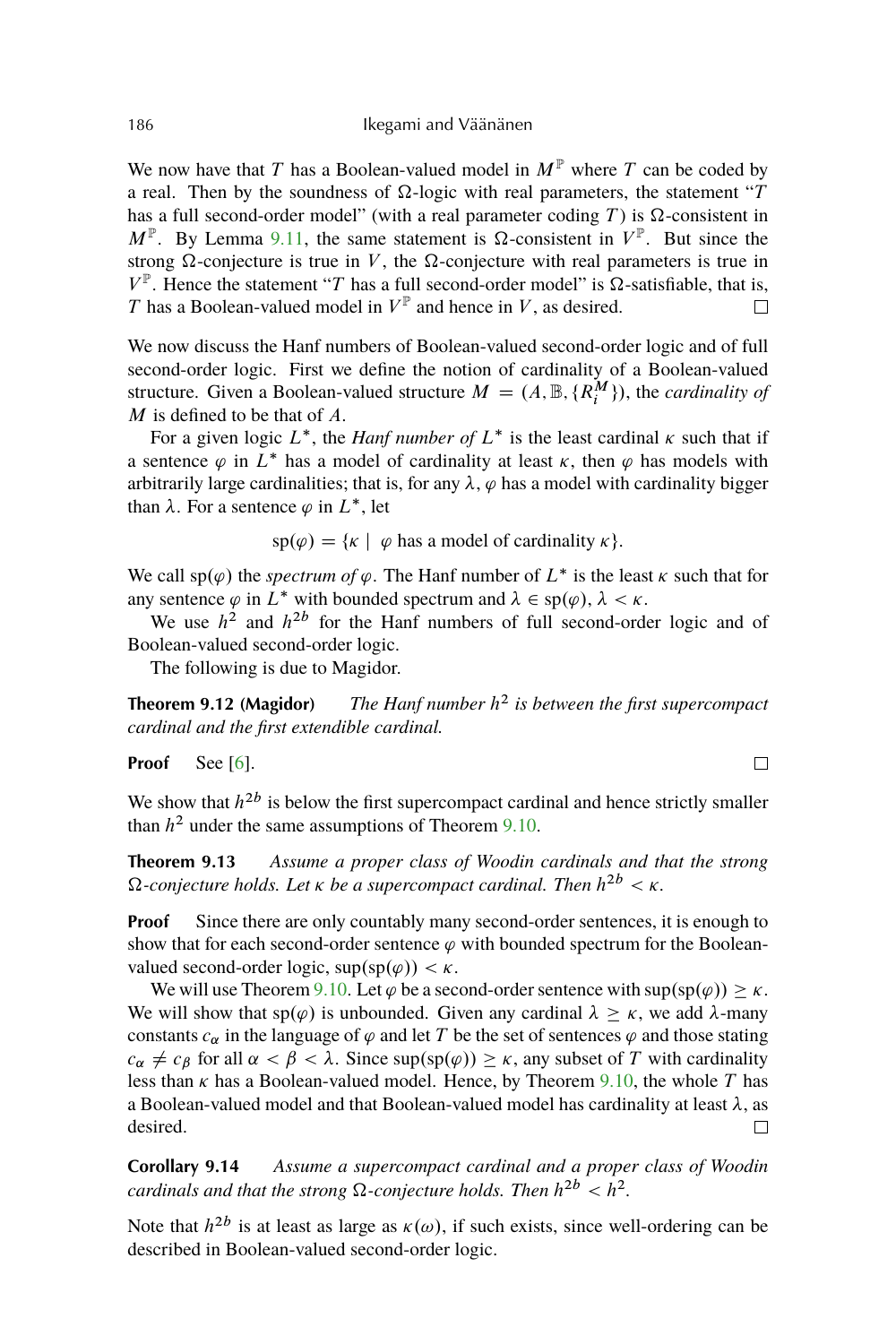<span id="page-20-0"></span>**Question 9.15** Can we say more about the least cardinal  $\kappa$  such that  $\kappa$  is  $L_{\kappa,\kappa}^{2b}$ -compact? How about the lower bound of Hanf number  $h^{2b}$ ?

Finally, we discuss Löwenheim numbers of Boolean-valued second-order logic and full second-order logic. Given a logic  $L^*$ , the *Löwenheim number of*  $L^*$  is the least cardinal  $\kappa$  such that for any sentence  $\varphi$ , if there is a model of  $\varphi$ , then there is one such with cardinality at most  $\kappa$ . Let us use  $\ell^{2b}$  and  $\ell^2$  to denote Löwenheim numbers of Boolean-valued second-order logic and full second-order logic, respectively.

The following is a well-known characterization of Löwenheim number of full second-order logic.

**Proposition 9.16 (Folklore)** *We have*

 $\ell^2 = \sup{\alpha \mid \alpha \text{ is } \Delta_2\text{-definable in set theory}}.$ 

In particular,  $\ell^2$  is bigger than the least limit of Woodin cardinals if there is a proper *class of Woodin cardinals.*

**Proof** See, for example, [\[14\]](#page-22-0).

We now show that  $\ell^{2b}$  could be smaller than  $\ell^2$ .

**Theorem 9.17** *Assume that the theory ZFC + "There is a proper class of Woodin cardinals" is consistent. Then so is ZFC + "There is a proper class of Woodin* cardinals and  $\ell^{2b}$  is less than the first Woodin cardinal." In particular, it is consistent *that*  $\ell^{2b} < \ell^2$ .<sup>[7](#page-21-0)</sup>

**Proof** We use some facts from inner model theory. For the notions such as "minimal canonical inner model" and "Q-structures," one can refer to [\[8\]](#page-22-0) and [\[13\]](#page-22-0).

We look at the minimal canonical inner model  $M = L[\bar{E}]$  with a proper class of Woodin cardinals and argue that  $\ell^{2b}$  is less than the first Woodin cardinal in M. Since one can prove that such an M exists assuming  $ZFC +$  "There is a proper class" of Woodin cardinals," this is enough to prove for the conclusion of the theorem. (For the proof of this fact, one can look at  $[8]$  and  $[13]$ .)

We work in M. Let  $\delta$  be the least Woodin cardinal in M, and let  $\varphi$  be a secondorder sentence such that  $\varphi$  has a Boolean-valued model. We will show that  $\varphi$  has a Boolean-valued model with size less than  $\delta$ .

Let *k* be the least inaccessible cardinal above  $\delta$  in M. Let  $\mathcal{E} \subseteq M_{\delta}$  be a collection of nice extenders witnessing  $\delta$  is Woodin in M. Let X be a countable substructure of  $M_K$  such that  $\mathcal{E} \in X$ , and let  $M_X$  be the transitive collapse of X. We will write  $\bar{a}$ for the transitive collapse of a in X (e.g.,  $\bar{\delta}$ ). By Theorem 0.2 in Schindler and Steel [\[10\]](#page-22-0),  $M_X$  has an  $\omega_1$ -iteration strategy for nice iteration trees whose extenders come from  $\mathcal E$  which is led by  $\mathcal Q$ -structures, and hence it is universally Baire in the codes in M. Therefore, by Lemma [9.9,](#page-16-0) the  $\Omega$ -conjecture holds in M and the statement  $\psi = \psi$  has a full second-order model" is  $\Omega$ -consistent, that is, its negation is not  $\Omega$ -provable.

Let  $\Sigma$  be the  $\omega_1$ -iteration strategy on  $M_X$  we discussed in the last paragraph. Since  $\Sigma$  is universally Baire in the codes and  $\psi$  is  $\Omega$ -consistent, there exists a countable transitive model N of ZFC such that  $M_X$  is countable in N and N is  $\Sigma$ -closed. In particular, there exists a  $\gamma$  in N such that  $V_{\gamma}^{N}$  has a Boolean-valued model of  $\varphi$ whose first-order universe is in  $V_{\nu}$ .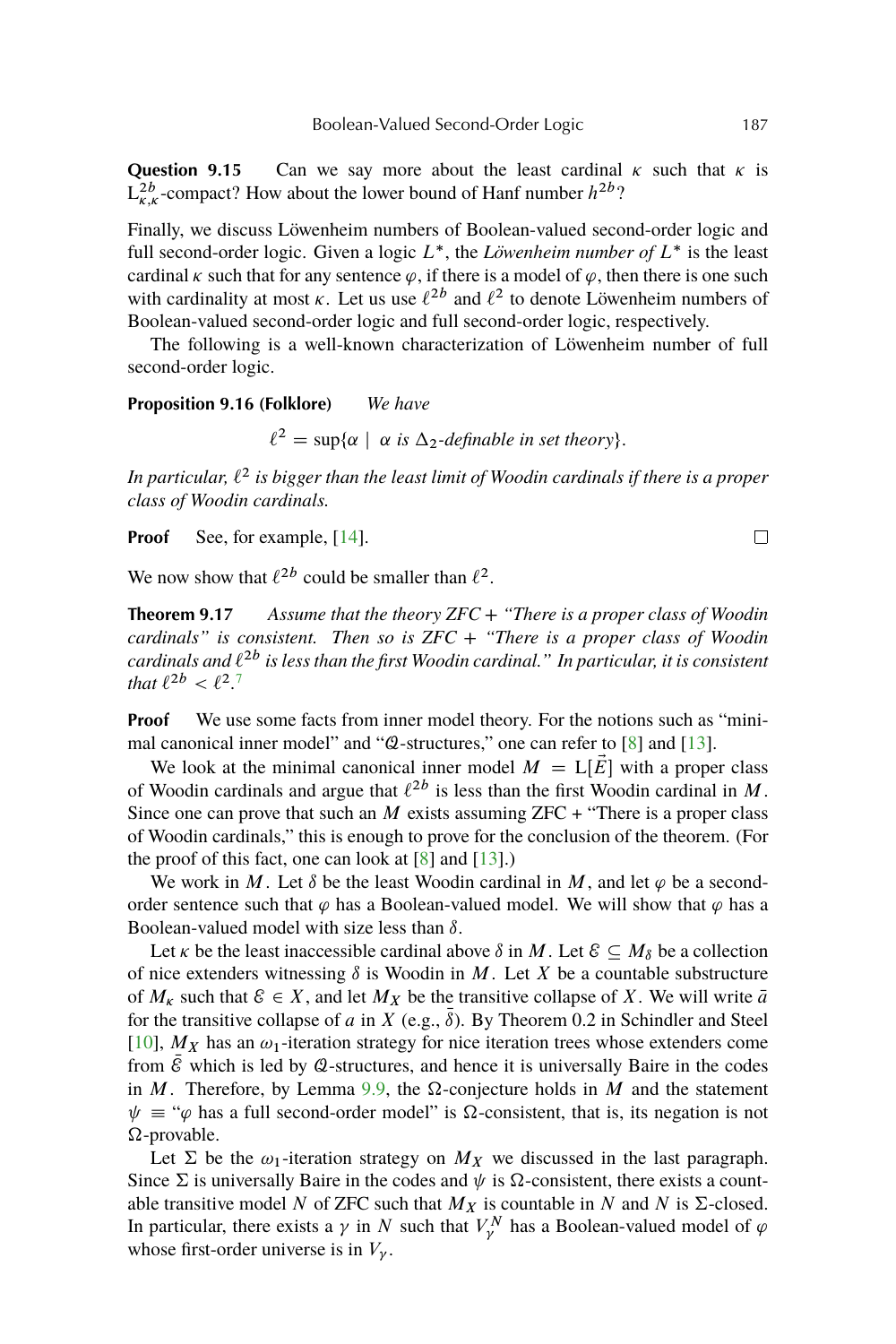We now use the extender algebra  $W_{\bar{\delta},\bar{\delta}} \subseteq V_{\bar{\delta}}^{M_X}$  over  $M_X$  (e.g., see Section 9 in [\[5\]](#page-22-0)) to make  $V^N_\gamma$  generic over an iterate  $M_\infty$  of  $M_X$  in N. Then  $M_\infty$  has a Boolean-valued model of  $\varphi$  whose first-order universe is in  $V_{\beta}^{M_{\infty}}$  $\delta N^M \infty$ , where  $\delta'$  is the image of  $\bar{\delta}$  via the iteration map  $\pi: M_X \to M_\infty$ . By elementarity of  $\pi$  in  $M_X$ , there exists a Boolean-valued model of  $\varphi$  whose first-order universe is in  $V_{\bar{\delta}}^{M_X}$ . Finally, since  $M_X$  was the transitive collapse of X, in  $M_{\kappa}$ , there exists a Boolean-valued model of  $\varphi$  whose first-order universe is in  $M_{\delta}$ . Hence  $\varphi$  has a Boolean-valued model with size less than the least Woodin  $\delta$ , as desired.  $\Box$ 

**Question 9.18** Could  $\ell^{2b}$  be below the least measurable cardinal?

### **Notes**

- 1. The definition of  $\Omega$ -validity here is different from Woodin's original definition in [\[17\]](#page-22-0). However, they are essentially the same in the following sense: There are recursive translations  $\varphi \mapsto \psi_{\varphi}$  and  $\psi \mapsto \varphi_{\psi}$  from  $\Pi_2$ -sentences to sentences and sentences to  $\Pi_2$ -sentences, respectively, such that a  $\Pi_2$ -sentence  $\varphi$  is  $\Omega$ -valid in our sense if and only if  $\psi_{\varphi}$  is  $\Omega$ -valid in Woodin's sense, and a sentence  $\psi$  is  $\Omega$ -valid in Woodin's sense if and only if  $\varphi_w$  is  $\Omega$ -valid in our sense. We use our formulation because it is simpler to work with when considering  $\Pi_2$ -statements.
- 2. There is a notion called "A-closure," weaker than strong A-closure, but there is no essential difference between them in our context. For the details, one can refer to [1].
- 3. The definition of  $\Omega$ -provability here is different from Woodin's original definition of  $\Omega$ -provability in [\[17\]](#page-22-0). However, they are essentially the same in the following sense: There are recursive translations  $\varphi \mapsto \psi_{\varphi}$  and  $\psi \mapsto \varphi_{\psi}$  from  $\Pi_2$ -sentences to sentences and sentences to  $\Pi_2$ -sentences, respectively, such that a  $\Pi_2$ -sentence  $\varphi$  is  $\Omega$ -provable in our sense if and only if  $\psi_{\varphi}$  is  $\Omega$ -provable in Woodin's sense, and a sentence  $\psi$  is  $\Omega$ -provable in Woodin's sense if and only if  $\varphi_{\psi}$  is  $\Omega$ -provable in our sense. We use our formulation because it is simpler to work with.
- 4. Since M satisfies the comprehension axiom for each second-order formula and A is infinite in  $M$ , such a structure exists in  $\mathcal G$  uniquely up to isomorphism.
- 5. Such a  $\rho$  exists because *M* is an  $\omega$ -model.
- 6.  $N$  is a countable transitive model of a fragment of ZFC and one can define the strong A-closure for such a model in the same way as Definition [6.2.](#page-9-0)
- 7. The authors would like to thank John Steel for pointing out the corresponding result in  $\Omega$ -logic.

#### **References**

[1] Bagaria, J., N. Castells, and P. Larson, "An  $\Omega$ -logic primer," pp. 1-28 in *Set Theory*, Trends in Mathematics, Birkhäuser, Basel, 2006. [MR 2267144.](http://www.ams.org/mathscinet-getitem?mr=2267144) DOI 10.1007/3-7643-7692-9 1. [168,](#page-1-0) [177,](#page-10-0) 188

<span id="page-21-0"></span>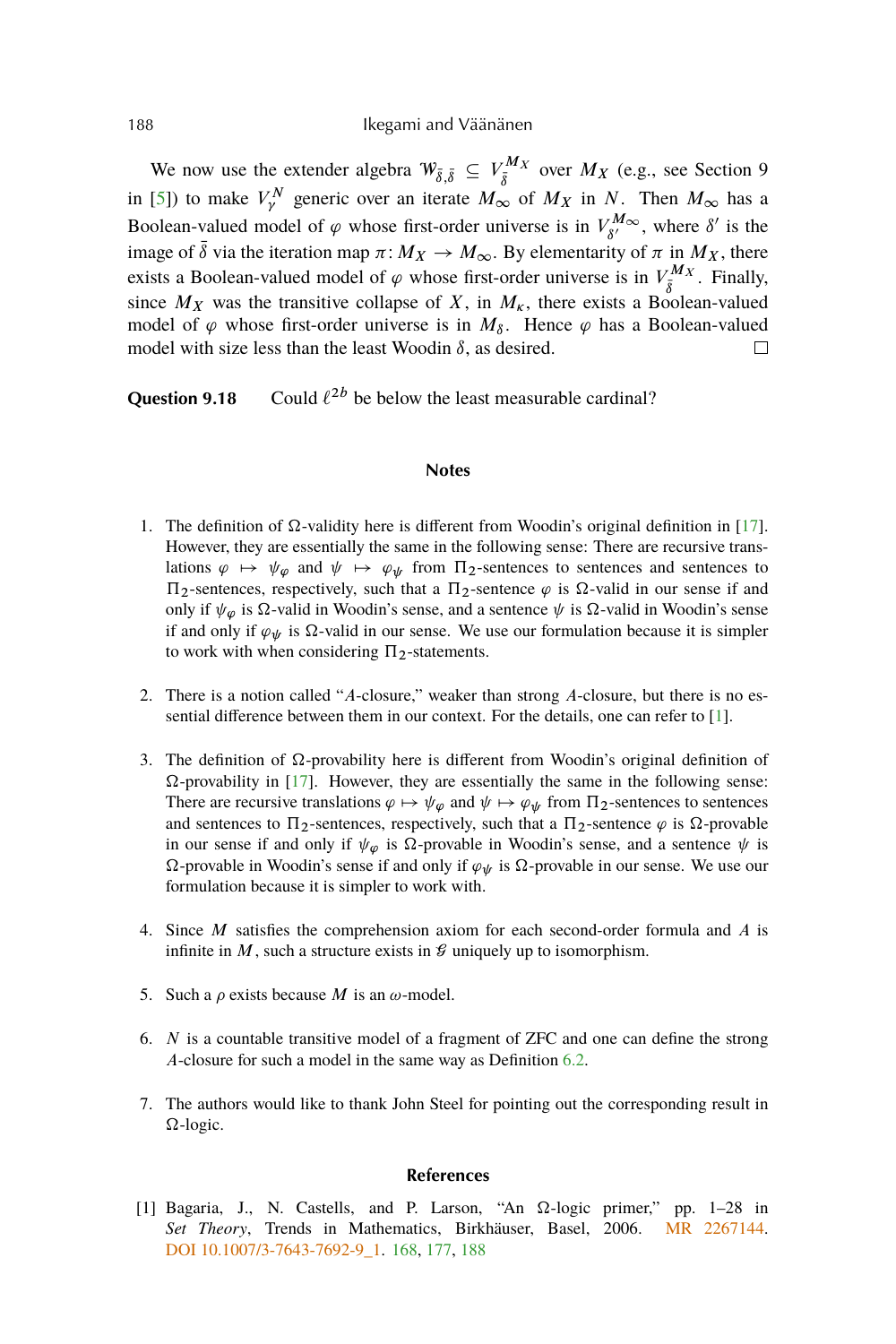- <span id="page-22-0"></span>[2] Bell, J. L., *Boolean-valued Models and Independence Proofs in Set Theory*, 2nd edition, vol. 12 of *Oxford Logic Guides*, Oxford University Press, New York, 1985. [MR 0816941.](http://www.ams.org/mathscinet-getitem?mr=0816941) [168](#page-1-0)
- [3] Henkin, L., "Completeness in the theory of types," *Journal of Symbolic Logic*, vol. 15 (1950), pp. 81–91. [Zbl 0039.00801.](http://www.emis.de/cgi-bin/MATH-item?0039.00801) [MR 0036188.](http://www.ams.org/mathscinet-getitem?mr=0036188) [167](#page-0-0)
- [4] Larson, P. B., *The Stationary Tower: Notes on a Course by W. Hugh Woodin*, vol. 32 of *University Lecture Series*, American Mathematical Society, Providence, 2004. [MR 2069032.](http://www.ams.org/mathscinet-getitem?mr=2069032) [174,](#page-7-0) [184,](#page-17-0) [185](#page-18-0)
- [5] Larson, P. B., "Three days of Ω-logic," *Annals of the Japan Association for Philosophy of Science*, vol. 19 (2011), pp. 57–86. [MR 2857737.](http://www.ams.org/mathscinet-getitem?mr=2857737) [168,](#page-1-0) [174,](#page-7-0) [176,](#page-9-0) [177,](#page-10-0) [183,](#page-16-0) [188](#page-21-0)
- [6] Magidor, M., "On the role of supercompact and extendible cardinals in logic," *Israel Journal of Mathematics*, vol. 10 (1971), pp. 147–57. [Zbl 0263.02034.](http://www.emis.de/cgi-bin/MATH-item?0263.02034) [MR 0295904.](http://www.ams.org/mathscinet-getitem?mr=0295904) [169,](#page-2-0) [181,](#page-14-0) [186](#page-19-0)
- [7] Martin, D. A., and J. R. Steel, "Iteration trees," *Journal of the American Mathematical Society*, vol. 7 (1994), pp. 1–73. [MR 1224594.](http://www.ams.org/mathscinet-getitem?mr=1224594) [DOI 10.2307/2152720.](http://dx.doi.org/10.2307/2152720) [182](#page-15-0)
- [8] Mitchell, W. J., and J. R. Steel, *Fine Structure and Iteration Trees*, vol. 3 of *Lecture Notes in Logic*, Springer, Berlin, 1994. [MR 1300637.](http://www.ams.org/mathscinet-getitem?mr=1300637) [DOI 10.1007/978-3-662-21903-4.](http://dx.doi.org/10.1007/978-3-662-21903-4) [182,](#page-15-0) [183,](#page-16-0) [187](#page-20-0)
- [9] Rasiowa, H., and R. Sikorski, *The Mathematics of Metamathematics*, 3rd edition, vol. 41 of Monografie Matematyczne, PWN—Polish Scientific, Warsaw, 1970. [MR 0344067.](http://www.ams.org/mathscinet-getitem?mr=0344067) [168](#page-1-0)
- [10] Schindler, R., and J. R. Steel, "The self-iterability of L[E]," *Journal of Symbolic Logic*, vol. 74 (2009), pp. 751–79. [MR 2548477.](http://www.ams.org/mathscinet-getitem?mr=2548477) [DOI 10.2178/jsl/1245158084.](http://dx.doi.org/10.2178/jsl/1245158084) [187](#page-20-0)
- [11] Schlutzenberg, F. S., *Measures in mice*, Ph.D. dissertation, University of California, Berkeley, Berkeley, Calif., 2007. [MR 2711515.](http://www.ams.org/mathscinet-getitem?mr=2711515) [183](#page-16-0)
- [12] Steel, J. R., "Local  $K^c$  constructions," *Journal of Symbolic Logic*, vol. 72 (2007), pp. 721–37. [MR 2354897.](http://www.ams.org/mathscinet-getitem?mr=2354897) [DOI 10.2178/jsl/1191333838.](http://dx.doi.org/10.2178/jsl/1191333838) [183](#page-16-0)
- [13] Steel, J., "An outline of inner model theory," pp. 1595–1684 in *Handbook of Set Theory, Vol. 3*, Springer, Dordrecht, 2010. [Zbl 1198.03070.](http://www.emis.de/cgi-bin/MATH-item?1198.03070) [MR 2768698.](http://www.ams.org/mathscinet-getitem?mr=2768698) [DOI 10.1007/978-1-4020-5764-9\\_20.](http://dx.doi.org/10.1007/978-1-4020-5764-9_20) [176,](#page-9-0) [182,](#page-15-0) [183,](#page-16-0) [187](#page-20-0)
- [14] Väänänen, J., "Abstract logic and set theory, I: Definability," pp. 391–421 in *Logic Colloquium '78 (Mons, 1978)*, vol. 97 of *Studies in Logic and the Foundations of Mathematics*, North-Holland, Amsterdam, 1979. [MR 0567682.](http://www.ams.org/mathscinet-getitem?mr=0567682) [169,](#page-2-0) [187](#page-20-0)
- [15] Väänänen, J., "Second-order logic and foundations of mathematics," *Bulletin of Symbolic Logic*, vol. 7 (2001), pp. 504–20. [MR 1867954.](http://www.ams.org/mathscinet-getitem?mr=1867954) [DOI 10.2307/2687796.](http://dx.doi.org/10.2307/2687796) [167,](#page-0-0) [168,](#page-1-0) [173](#page-6-0)
- [16] Väänänen, J., "Second-order logic or set theory?," *Bulletin of Symbolic Logic*, vol. 18 (2012), pp. 91–121. [MR 2798269.](http://www.ams.org/mathscinet-getitem?mr=2798269) [168](#page-1-0)
- [17] Woodin, W. H., *The Axiom of Determinacy, Forcing Axioms, and the Nonstationary Ideal*, vol. 1 of *de Gruyter Series in Logic and its Applications*, Walter de Gruyter, Berlin, 1999. [MR 1713438.](http://www.ams.org/mathscinet-getitem?mr=1713438) [DOI 10.1515/9783110804737.](http://dx.doi.org/10.1515/9783110804737) [168,](#page-1-0) [188](#page-21-0)
- [18] Woodin, W. H., "Suitable extender models I," *Journal of Mathematical Logic*, vol. 10 (2010), pp. 101–339. [Zbl 1247.03110.](http://www.emis.de/cgi-bin/MATH-item?1247.03110) [MR 2802084.](http://www.ams.org/mathscinet-getitem?mr=2802084) [DOI 10.1142/S021906131000095X.](http://dx.doi.org/10.1142/S021906131000095X) [184](#page-17-0)

## **Acknowledgments**

The authors would like to thank the European Science Foundation for grant 4633 within the INFTY program. The research of the first author is supported by a postdoctoral fellowship for research abroad funded by the Japan Society for the Promotion of Science; the research of the second author is partially supported by Academy of Finland grant 251557 and by the European Science Foundation EUROCORES LogICCC programme LINT project. The authors are grateful to W. Hugh Woodin for a number of discussions